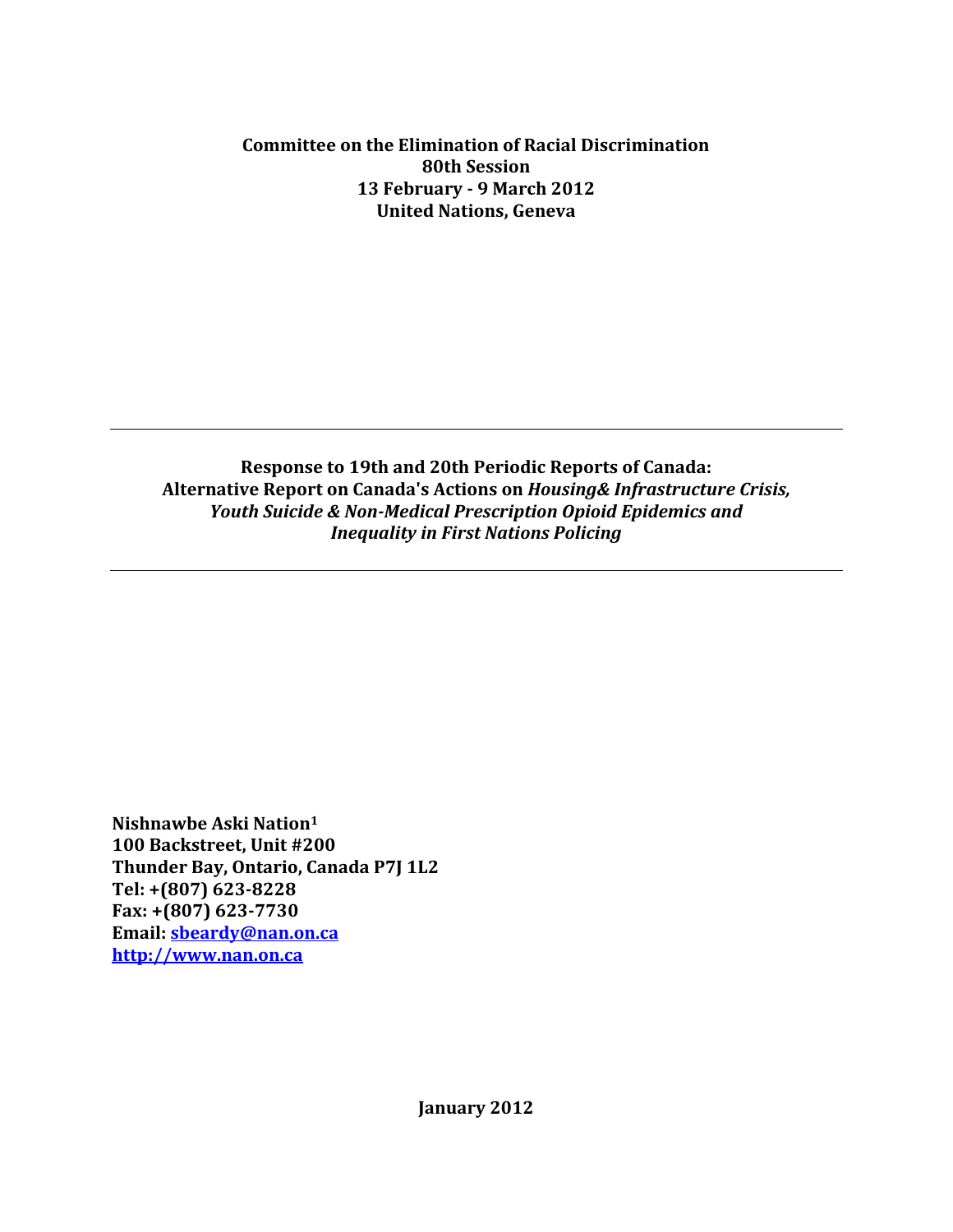# **TABLE OF CONTENTS**

**Page**

| L          |                                                                                   |  |
|------------|-----------------------------------------------------------------------------------|--|
| <b>II.</b> | HOUSING AND INFRASTRUCTURE CRISIS - CANADA'S DISCRIMINATORY ACTIONS1              |  |
| III.       | 3.1 Underlying Causes Related to Canada's Economic and Political Marginalization5 |  |
| IV.        | NON-MEDICAL PRESCRIPTION OPIOID USE EPIDEMIC - CANADA'S DISCRIMINATORY ACTIONS7   |  |
| V.         | INEQUALITY IN FIRST NATIONS POLICING - CANADA'S DISCRIMINATORY ACTIONS            |  |
|            |                                                                                   |  |
|            |                                                                                   |  |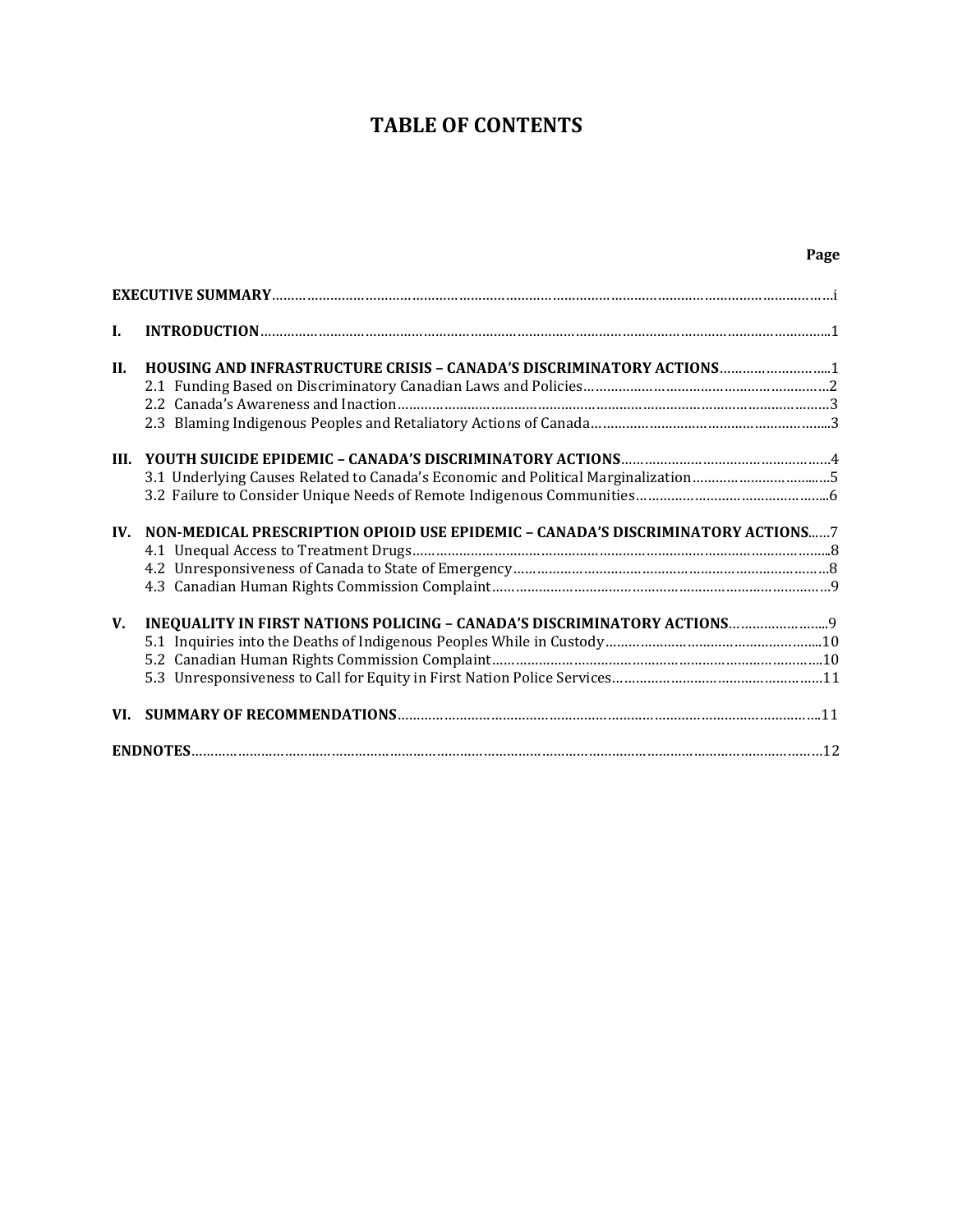#### **EXECUTIVE SUMMARY**

This Alternative Report addresses Canada's discriminatory actions against Indigenous peoples in Nishnawbe Aski Nation ("NAN"), in the context of a number of crises, epidemics and inequalities that are symptomatic of Canada's discriminatory relationship with Indigenous peoples for over 100 years.

At the outset of this Alternative Report, it should be known that it is the view of Indigenous peoples in NAN that Canada, as a successor to Britain has the authority to implement Treaties. No. 9 and 5 but not change them. Unfortunately, this has been the case. It is time that this is redressed so Indigenous people can be free from racial discrimination.

Indigenous peoples in NAN are of the view that the government of Canada is the State and Indigenous peoples are the Nation in Canada and that consideration of this should be made at the international level so that State oversight committees such as the Committee on the Elimination of Racial Discrimination ("CERD") could address Indigenous peoples accordingly. The wishes of a State cannot take precedence over a Nation. The land, government, language and culture in Canada, originate from Indigenous peoples.

This Alternative Report describes discriminatory acts by Canada that have lead to the untimely deaths of a number of Indigenous people, including children and youth. It is the voice for those who can no longer speak and for those who succumbed to the victimization created by colonization.

For Indigenous peoples, there are few avenues in which to report racial discrimination and human rights abuses outside of State processes. As this Alternative Report describes, there are a number of human rights complaints that have been filed or are in the process of being filed by Indigenous peoples in NAN with the Canadian Human Rights Commission (CHRC).<sup>2</sup> Given the CHRC's arms-length but connected relationship, it remains to be seen if these will be appropriately addressed.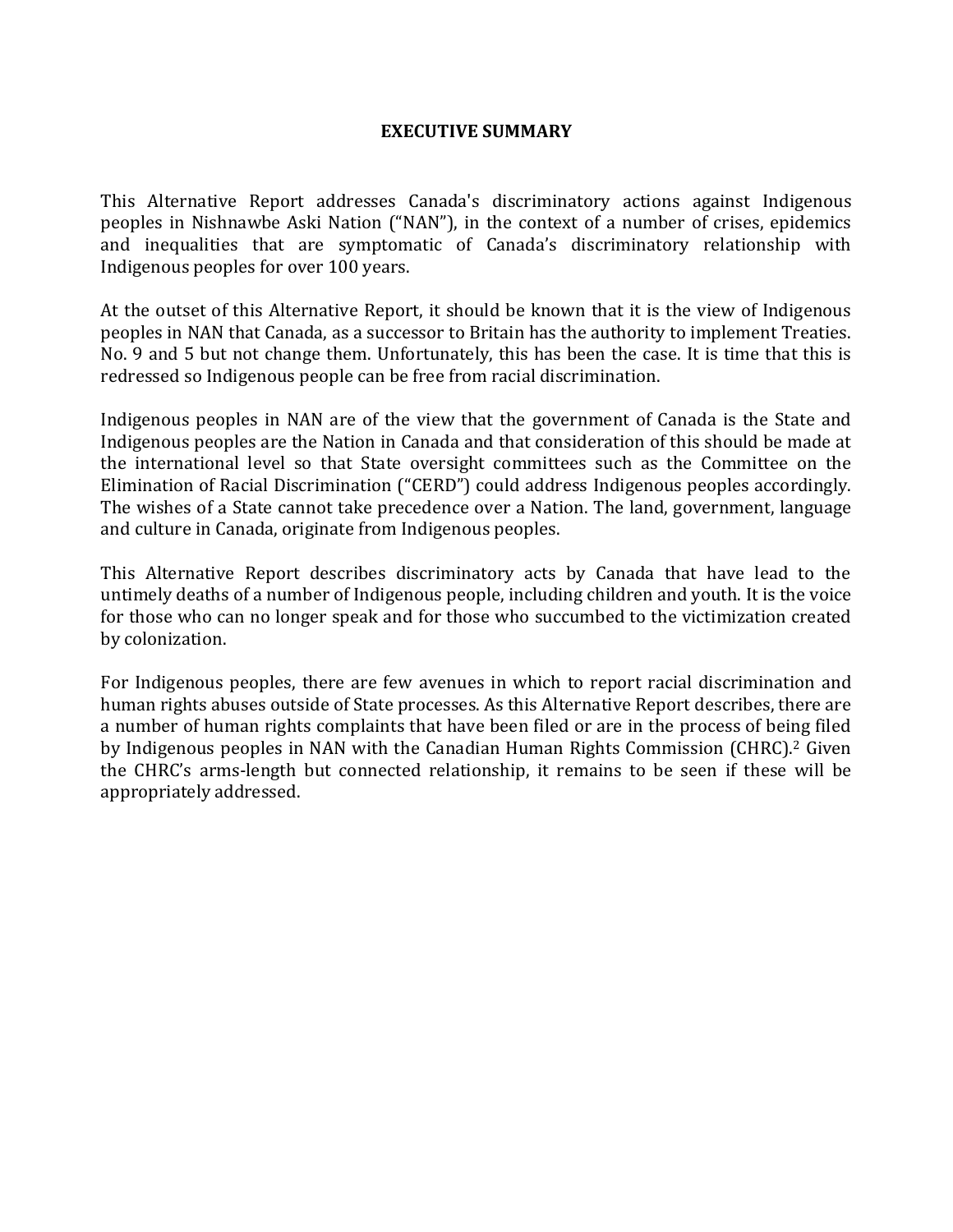#### **Response to Canada's 19th and 20th Periodic Reports: Alternative Report on Canada's Actions on the** *Housing & Infrastructure Crisis, Youth Suicide & Non-Medical Prescription Opioid Use Epidemics and Inequality in First Nations Policing*

## **I. INTRODUCTION**

- 1. NAN considered the concluding observations of CERD to Canada's seventeenth and eighteenth periodic reports from 25 May 2007.<sup>3</sup>
- 2. This Alternative Report addresses Canada's discriminatory actions against Indigenous peoples in NAN in Treaties No. 9 and 5 (Northern, Ontario, Canada), in the context of recommendation 21 of CERD's concluding observations<sup>4</sup> with respect to the housing/infrastructure crisis, youth suicide and non-medical prescription opioid epidemics and inequality in First Nations policing experienced by its peoples, preventing the enjoyment of economic, social and cultural rights.
- 3. This Alternative Report also considers Canada's 2011 Report to the Committee on the Elimination of Racial Discrimination<sup>5</sup> outlining "key measures adopted in Canada from June 2005 to May 2009, to enhance the implementation of the International Convention on the Elimination of All Forms of Racial Discrimination ("ICERD")" in relation to the above.<sup>6</sup>
- 4. NAN has advocated for the elimination of racial discrimination in many international forums including the Fourth Russell Tribunal on the Rights of the Indians of the Americas in 1980, to the United Nations ("UN") Special Rapporteur on the Rights of Indigenous Peoples,<sup>7</sup> and the Expert Mechanism on the Rights of Indigenous Peoples, both in 2011. 8
- 5. Indigenous peoples in NAN have repeatedly raised the issue of the violation of human rights and racial discrimination outlined in this Alternative Report as these actions are resulting in the loss of human lives<sup>9</sup> and perpetuating living conditions that are unhealthy, unsafe and impoverished. These concerns have been virtually ignored by the Canadian government.

#### **II. HOUSING/INFRASTRUCTURE – CANADA'S DISCRIMINATORY ACTIONS**

6. In relation to housing and infrastructure, actions by Canada in this Alternative Report point to fact that Indigenous peoples in NAN are not given the opportunity to enjoy the rights contained in the ICERD, the United Nations UN Declaration on the Rights of Indigenous Peoples ("UNDRIP") and the Universal Declaration of Human Rights, particularly Article 25.10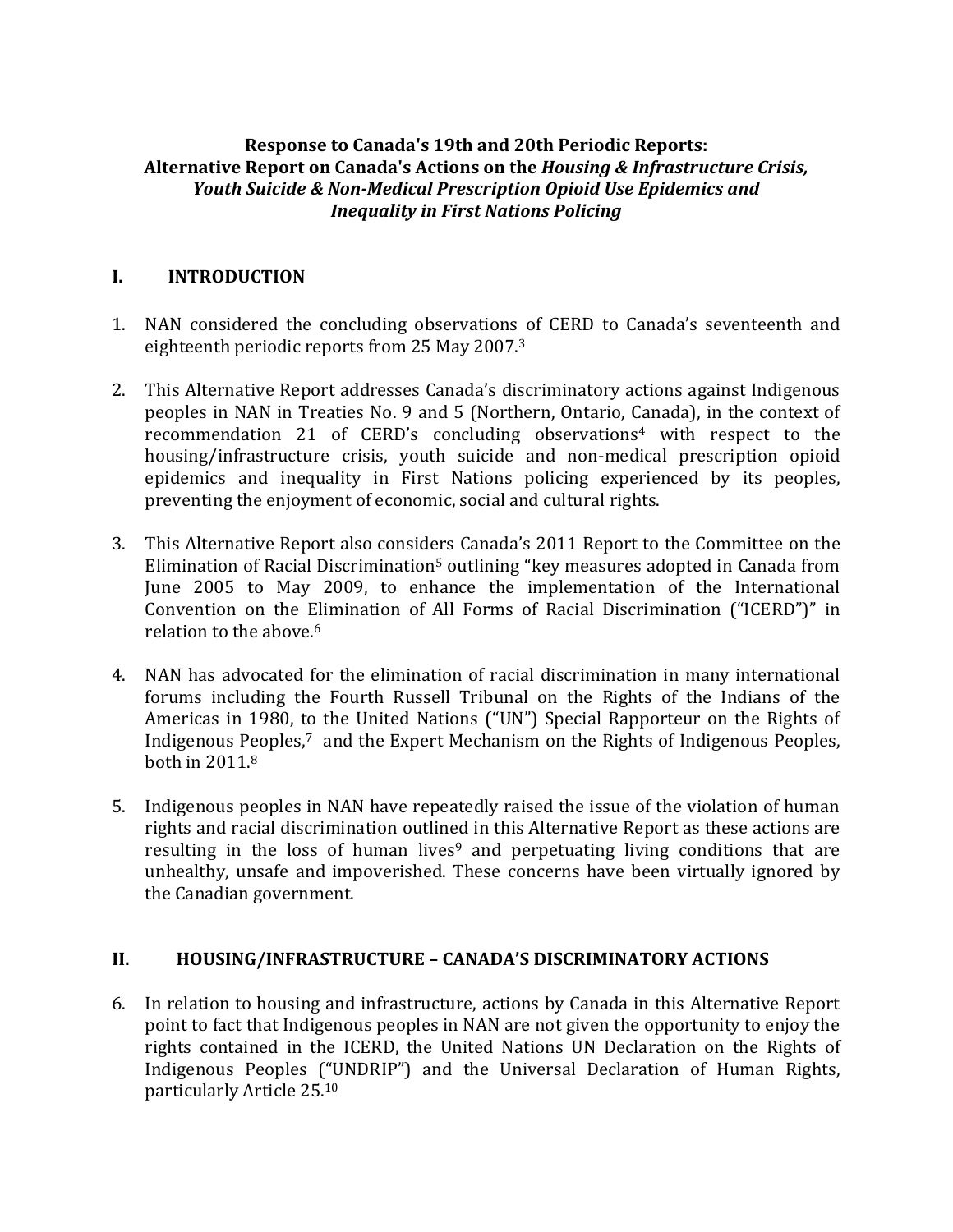7. In 2008, NAN conducted an infrastructure study<sup>11</sup> confirming housing and infrastructure deficits in its First Nations at alarming rates. The study highlighted deficiencies, shortages, and sub-standard conditions related to infrastructure/essential services including housing,<sup>12</sup> water and sewer systems,<sup>13</sup> energy,<sup>14</sup> land fill sites,<sup>15</sup> roads/bridges,<sup>16</sup> communications services, airstrips/airport facilities,<sup>17</sup> and educational facilities,<sup>18</sup> and police detachments.<sup>19</sup>

#### **2.1 Funding Based on Discriminatory Canadian Laws and Policies**

- 8. In 1996, the Royal Commission on Aboriginal Peoples<sup>20</sup> ("RCAP") concluded, "Aboriginal peoples must have room to exercise their autonomy and structure their own solutions. The pattern of debilitating and discriminatory paternalism that has characterized federal policy for the past 150 years must end." The Commission also stressed, "re-balancing of political and economic power between Aboriginal nations and other Canadian governments represents the core of the hundreds of recommendations contained in this report."<sup>21</sup> Canada continues to ignore these conclusions and the balance of power continues to rest on the side of the Canadian government.
- 9. Despite RCAP, indigenous peoples in NAN, and throughout Canada, continue to be governed by paternalistic laws and policies, continue to be dispossessed of their land and resources from where their economies can be developed.
- 10. Not politically recognizing Indigenous peoples' proprietary land tenure (or at least a sharing role of the benefits received from the resources coming from the land), perpetuates poverty and the racial discrimination of Indigenous peoples. Taxes and royalties derived from natural resources and extractive industries are the drivers of the Canadian economy, yet the government of Canada excludes Indigenous peoples from receiving these economic builders.
- 11. Despite the availability of programs and services<sup>22</sup> for housing and infrastructure  $$ third world conditions exist in Indigenous communities<sup>23</sup> largely because programs and services are based on an imbalance of power and discriminatory laws and policies that are crafted to maintain exclusive jurisdiction by the government of Canada.
- 12. The majority of the funding for housing and infrastructure in Indigenous communities is controlled by a large government bureaucracy<sup>24</sup> created by the *Indian Act* (first enacted in 1867).25 The *Indian Act* also marked the beginning of an era of sustained, systematic oppression and subjugation of Indigenous peoples and moved away from the original spirit and intent of Treaties No. 9 and 5 which were co-existence and sharing.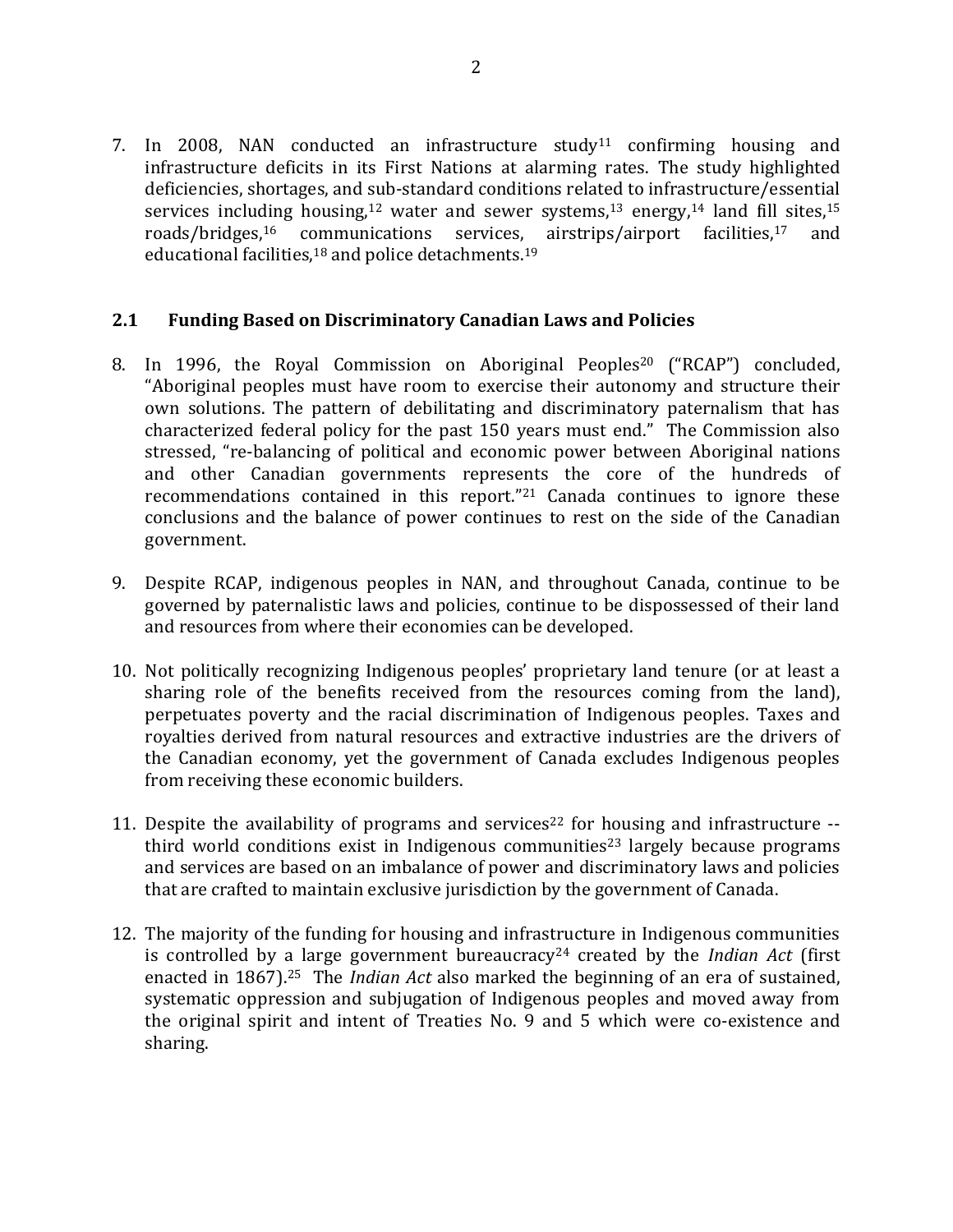13. The *Indian Act* has created a dependency on the government of Canada which also eliminates Indigenous peoples' ability to get funding for housing and infrastructure from non-government sources.

#### **2.2 Canada's Awareness and Inaction**

- 14. Canada has been aware of the housing and infrastructure deficit in First Nations for decades, including during the period of the 19th and 20th CERD Periodic Report. In 2006, the Office of the Auditor General of Canada reported in their May Report, Chapter 5, Management of Programs for First Nations, that "progress was generally unsatisfactory in implementing the recommendations that are most important to the lives and well-being of First Nations peoples."<sup>26</sup>
- 15. In 2010, Canada self-admitted that there was no relative progress in the living conditions on reserves between 2001 and 2006. This was based on a Community Well-Being Index they had developed. Instead, the average well-being of these communities ranked significantly below that of other Canadian communities.<sup>27</sup>
- 16. When the UN Special Rapporteur on the Rights of Indigenous Peoples issued a statement expressing concern about disparities in services in Canada,<sup>28</sup> the Canadian government characterized his statement as a "publicity stunt."<sup>29</sup>

#### **2.3 Blaming Indigenous Peoples and Retaliatory Actions of Canada**

- 17. A number of Indigenous nations/First Nations within NAN have brought to public light the deplorable living conditions of their communities and the role of the government of Canada in creating them.30 When they have done so, they have been penalized by the Canadian government by being imposed third party management ("TPM"). 31
- 18. Because Indigenous peoples have viewed these actions as retaliatory and racially discriminatory they have been forced to seek alternative remedies including legal battles lasting up to 10 years, against the Government of Canada.32 In 2010, an *Ontario Superior Court of Justice* made a ruling that found the Government of Canada to be acting improperly in assigning an outside financial TPM manager.
- 19. The government of Canada also does little to clarify the historical treaty relationship between Indigenous peoples and the Crown and do little to alleviate public misperception on government spending on Indigenous peoples (i.e. many Canadians believe that spending is derived *directly* from their tax payments to government, rather than on dues as a result of the fiduciary relationship). This has perpetuated racial discrimination between Indigenous peoples and non-Indigenous peoples.33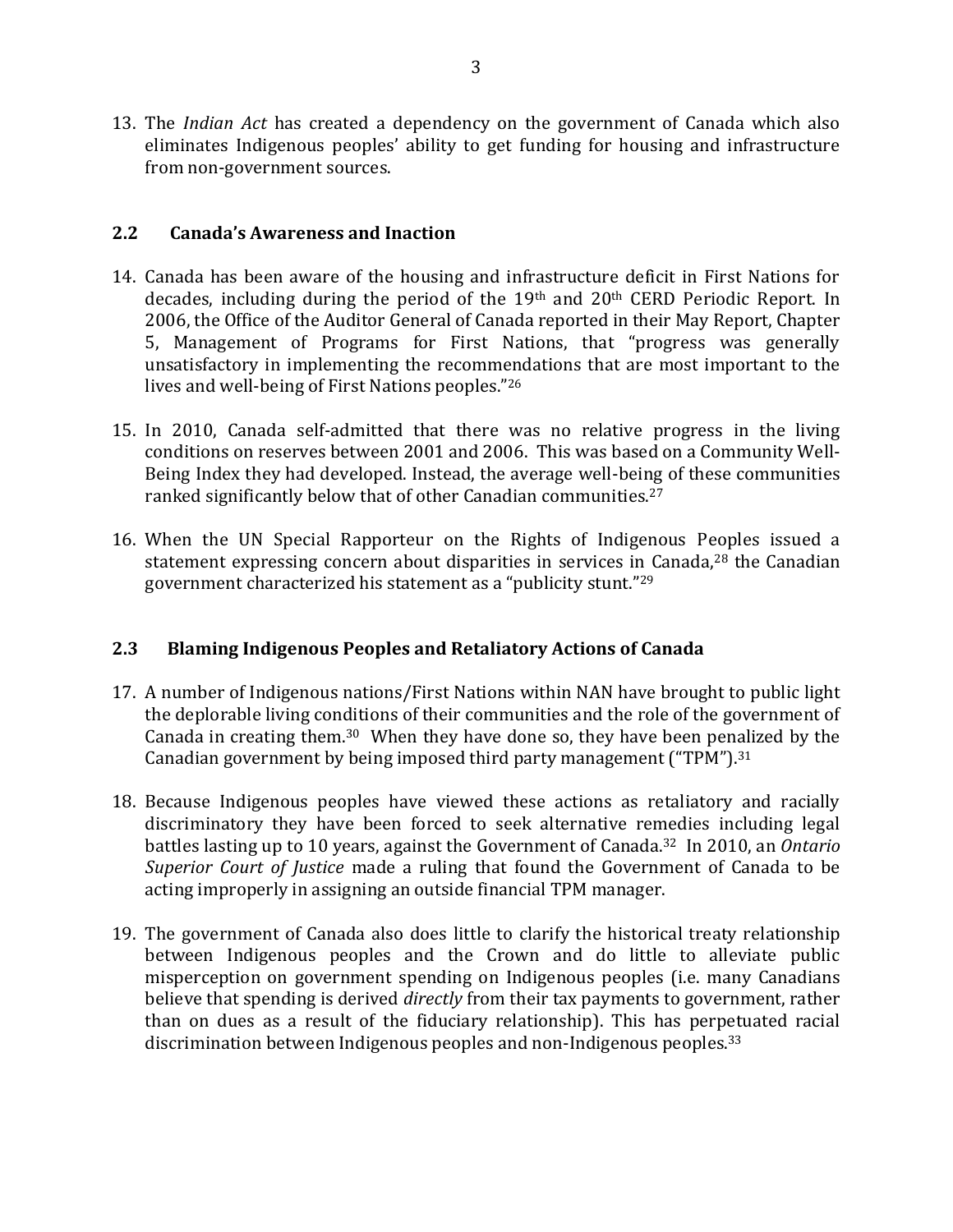*In regards to the housing and infrastructure crisis in NAN, it is recommended that Canada:*

- **Re-balance the political and economic power between Indigenous peoples and the government as intended in Treaties No. 9 and 5**
- **Play a role in eliminating discriminatory ideology prevalent in the Canadian public with respect to the treaty fiduciary relationship**
- **Discontinue the dispossession of Indigenous peoples' land and share in the benefits derived from natural resources and extractive industries (i.e. royalties and taxes) so that Indigenous peoples will have the resources in which to build and maintain sustainable housing and infrastructure**
- **Undertake a comprehensive review in partnership with Indigenous peoples of existing housing and infrastructure funding programs, to determine how its First Nations Indigenous peoples are able to access them and remove barriers where identified**

## **III. YOUTH SUICIDE EPIDEMIC- CANADA'S DISCRIMINATORY ACTIONS**

- 20. In relation to the youth suicide epidemic, actions by Canada in this Alternative Report point to fact racial discrimination exists and that Indigenous victims, survivors and families affected by youth suicide are not given the opportunity to enjoy the rights contained in the ICERD, the UNDRIP, and the Universal Declaration of Human Rights. The rate of youth suicide in Indigenous communities in NAN is unacceptable at two to three times (2-3x) higher than that of the Canadian average.
- 21. Actions by Canada in this Alternative Report have contributed to social determinants of health being unequal between Indigenous peoples in NAN compared to the general Canadian public. The March 2011 "State of Health Report for the Nishnawbe Aski Nation Territory"<sup>34</sup> outlined some of these key findings and trends.
- 22. With respect to the education determinant, the quality of education for Indigenous peoples in NAN is drastically lower than that of the average Canadian. In a draft report examining the issues, <sup>35</sup> the unequal standard of education was identified as being due to the low level of funding based on inadequate funding formulas in comparison to provincial schools.<sup>36</sup> This is discriminatory to Indigenous peoples/First Nations in NAN. Furthermore, this report highlights the fact that due to limited number of high schools in the majority of the Indigenous First Nation communities, children 13 – 14 years old must be removed from their homes to attend high school. Since 2007, this has resulted in the death of seven (7) Indigenous children from NAN.<sup>37</sup>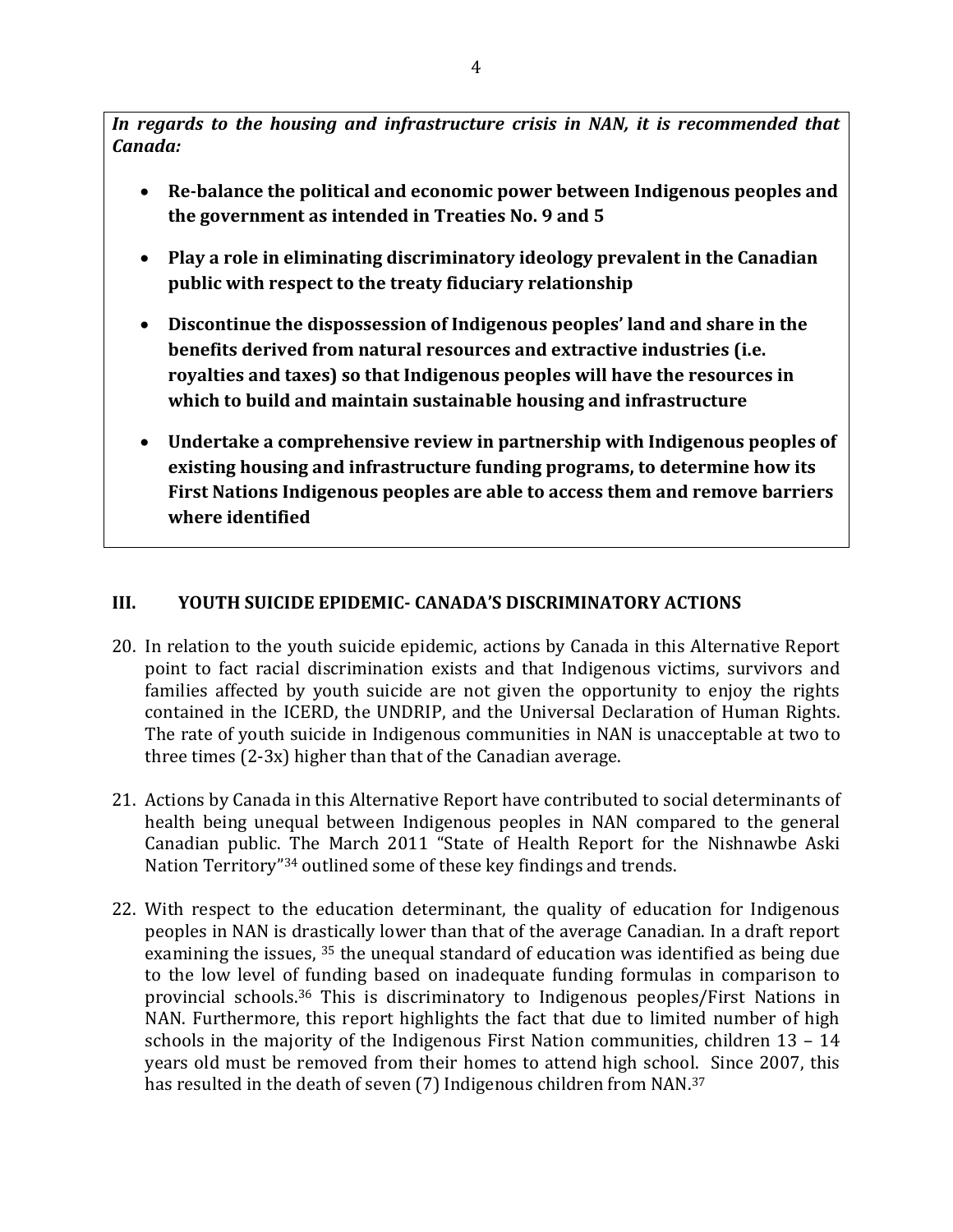- 23. From 1986 2010 (many during the period of the 19th and  $20<sup>th</sup>$  periodic review), 427 suicides were completed. Of the 427, 57 occurred in children 10-14 years of age and 174 occurred in children and youth 15-20 years of age. Out of the 427, 322 completed suicides were as a result of hanging, 30 from gunshot, and 13 from overdose. Males accounted for more completed suicides at 262 than females at 145.
- 24. A number of inquests into the deaths of children and youth in NAN have taken place.<sup>38</sup> With respect to the review of 16 deaths of children and youth in Pikangikum First Nation from 2006 – 2008, the office of the Ontario Chief Coroner undertook an indepth systemic review of the factors that contributed to their deaths and made a number of recommendations. The report stated:

*"Pikangikum is an impoverished, isolated First Nations community where basic necessities of life are absent. Running water and indoor plumbing do not exist for most residents. Poverty, crowded substandard housing, gainful employment, food and water security are daily challenges. A lack of integrated health care system, poor education by provincial standards and a largely absent community infrastructure are uniquely positioned against the back drop of colonialism, racism and social exclusion arising from the historical plight of First Nations people including the effect of residential schools. These all contribute to the troubled youth, who appear to exist in a dysphoric state, caught between the First Nations traditions and cultures of their forefathers, and contemporary society which they are poorly equipped to navigate and engage."<sup>39</sup>*

25. Since 1999, NAN has been working to address recommendations made as a result of these inquests with an intergovernmental committee comprised of government departments from both the Province of Ontario and the Government of Canada.

#### **3.1 Underlying Causes Related to Canada's Economic and Political Marginalization**

- 26. In 2007, an International Symposium on the Social Determinants of Indigenous Health conference which occurred in Adelaide, Australia (of which the government of Canada participated), determined colonization and the lack resolution of Indigenous poverty and economic inequality as key factors contributing to suicide and negative health outcomes for indigenous peoples.<sup>40</sup>
- 27. The view of the above symposium was that rather than being a historical fact, colonization was a "contemporary actuality."
- 28. Canada continues to deny the effects of colonization on Indigenous peoples and as a result, prevents Indigenous peoples' the ability to enjoy human rights contained in the ICERD and other international human rights instruments. During the G20 Summit in 2009, Prime Minister Stephen Harper announced that… *"We also have no history of colonialism. So we have all of the things that many people admire about the great powers but none of the things that threaten or bother them."41*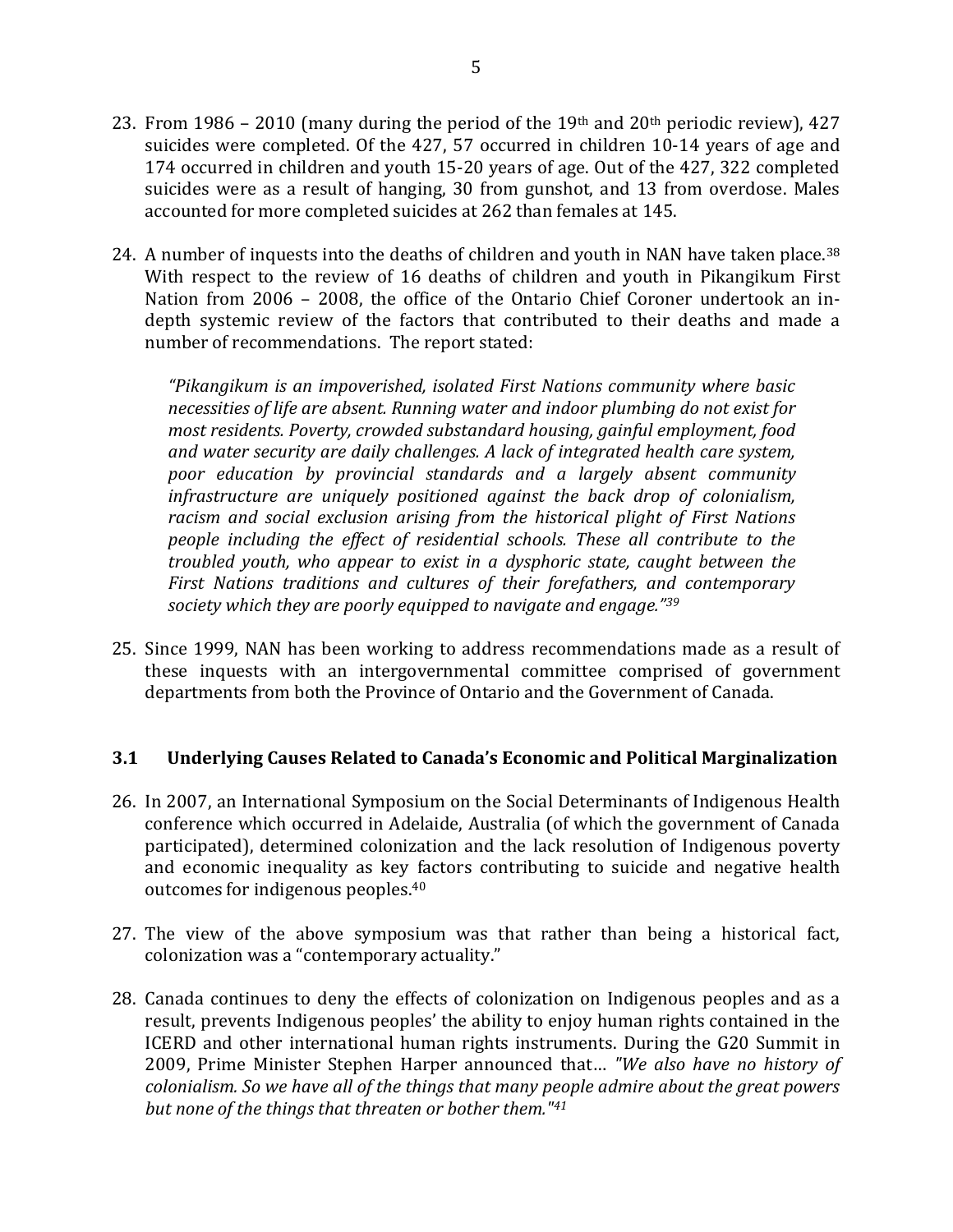## **3.2 Failure to Consider Unique Needs of Remote Indigenous Communities**

- 29. Canada fails to take into account needs of remote/fly-in Indigenous communities and the added costs associated to deliver services at comparable levels delivered in mainstream settings. When issues are brought forward, Canada provides the response that funding falls under the jurisdiction of the province of Ontario.
- 30. Canada does not offer the same level of services to address youth suicide in remote Indigenous communities as the rest of the country. This results in Indigenous peoples needing to travel outside their communities to access basic human right essential services, policies of the government of Canada dictate how these services are accessed. Many Indigenous peoples are denied access.

**In regard to the youth suicide epidemic in NAN, it is recommended that Canada:**

- **Discontinue denying the effects of colonization on Indigenous peoples**
- **Discontinue viewing colonization as a historical fact, but as a contemporary reality that is contributed to negative social determinants for Indigenous peoples**
- **In conjunction with Indigenous peoples, develop a strategy for de-colonization**
- **Address economic inequality and a share in the benefits derived from natural resources and extractive industries (i.e. royalties and taxes) so that Indigenous peoples will have the resources to address youth suicide, build healthy communities including infrastructure**
- **Amend funding formulas and provide required funding for education so that Indigenous children and youth receive the same learning as any other child in Canada**
- **In addition to the above, and as part of the de-colonization strategy, provide additional resources to take into account the effects of colonization on Indigenous children and youth**
- **Re-examine how mental health and other services are being provided and accessed by remote/fly-in Indigenous communities, and remove barriers where they exist**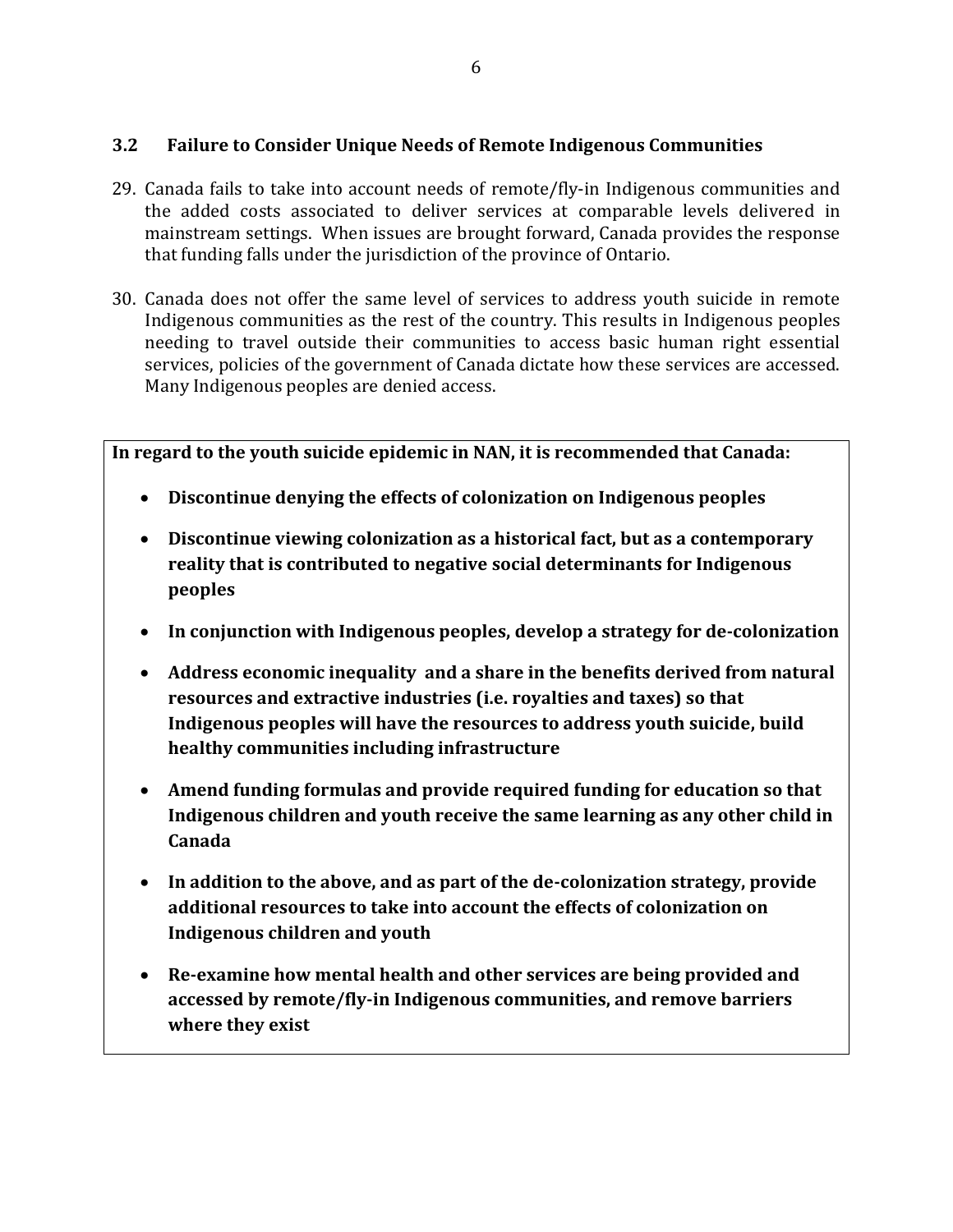#### **IV. NON-MEDICAL PRESCRIPTION OPIOID USE EPIDEMIC - CANADA'S DISCRIMINATORY ACTIONS**

- 31. In relation to the non-medical prescription opioid use epidemic (described below), actions by Canada in this Alternative Report point to fact racial discrimination exists and that Indigenous families affected by non-medical prescription opioid use are not given the opportunity to enjoy the rights contained in the ICERD, the UNDRIP, and the Universal Declaration of Human Rights.
- 32. Non-medical prescription opioid use and prescription opioid-related harms have emerged as a public health crisis in North America in recent years. While prescription opioids are crucial medications for the treatment of severe and chronic pain, they are dispensed in North America at rates far higher than anywhere else in the world.
- 33. Prescription opioid dispensing in Canada has doubled in the past decade, and is proportionally highest in Ontario compared to other provinces. Consequently, 6.5% of the Ontario general adult population - or  $\sim 600,000$  - reported non-medical prescription use for the past year. It is reported to be markedly prevalent among young people, and specifically among high-school students, as well as street drug users where, in many Canadian cities, prescription opioids have replaced heroin as the major opioid drug of choice.
- 34. The above trends have translated into substantial increases in prescription opioidrelated harms. In Ontario, the number of individuals with prescription opioid problems admitted to both addiction treatment, as well as methadone maintenance treatment ("MMT") has more than doubled in recent years.
- 35. Similar to developments in the United States, prescription opioid-related accidental overdose deaths have steeply risen in Canada, now accounting for 30 – 50% of deaths by overdose. In Ontario, prescription opioid deaths doubled between 1991 and 2004, and more recently increased from 88 in 2002 to 135 in 2006.
- 36. Recent data from Health Canada (Non-Insured Health Benefits Program for eligible Status Indians) which has the ability to systematically track prescription drugs dispensed to Indigenous peoples in Ontario, reported that 841 prescription opioid prescriptions were dispensed per 1,000 individuals in 2007, 111/1,000 for the opioid drug Oxycodone alone. The determinants of health in Indigenous peoples in NAN increase the frequency of physician contacts, including the possible number of prescription opioids prescriptions written and, consequently, opportunities for abuse.<sup>42</sup>
- 37. The rapidly rising prevalence of non-medical prescription opioid use<sup>43</sup> and related health harms have resulted in a major epidemic and public health crisis in the Indigenous nations in NAN.<sup>44</sup> In 2009, 49 Indigenous leaders (NAN Chiefs) declared a state of emergency.<sup>45</sup> In October 2010, the Indigenous community, Eabametoong First Nation of 1,200 people in a remote location declared a state of emergency as a result of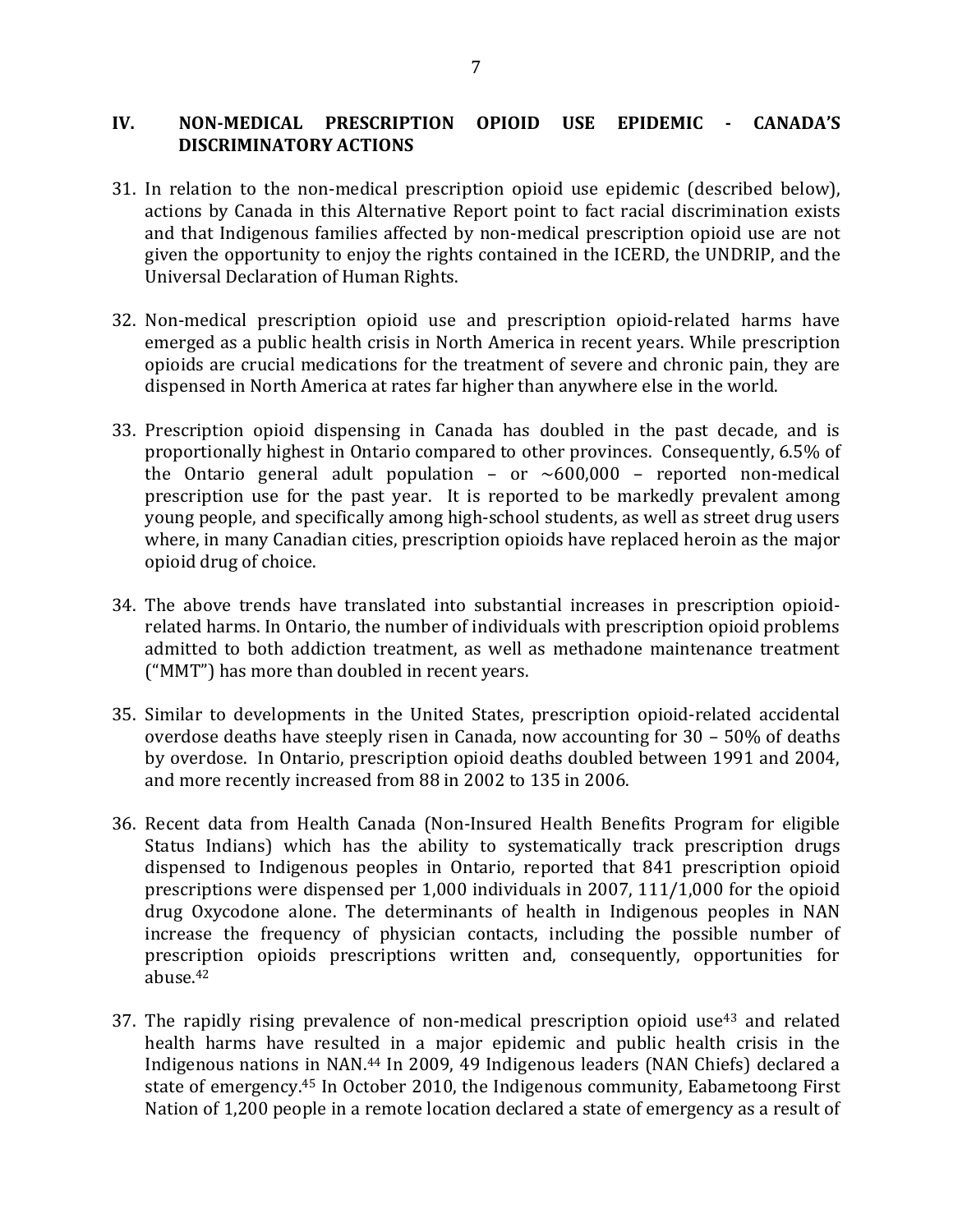"extreme social disruption" after the community experienced 3 murders, 73 drug charges, 61 assaults, and 47 arson cases (35 structural fires).

38. Despite repeated calls for help, Indigenous leaders in NAN have stated, "there has been a lack of response by both levels of government to the epidemic of opioid addiction in our territory." They called for urgently required resources and programs to stabilize communities currently in crisis based on the NAN Prescription Drug Abuse Framework<sup>46</sup> which was developed by a group of Indigenous leaders, community members, Elder and youth representatives, and external experts from the public health, mental health and addictions field.

## **4.1 Unequal Access to Treatment Drugs**

- 39. Due to geographical location, lack of infrastructure and essential services (amongst other barriers), a majority of Indigenous communities in NAN do not have access to detoxification, treatment and maintenance services which are 100% available to the Canadian public.
- 40. Some of the methodologies and drugs utilized for treatment of opioid addiction include MMT and a substitution drug called Suboxone (*Buprenorphine/Nalaxone)*, which was approved for use in Canada in 2007. Suboxone is an effective drug in the treatment of opioid addiction.
- 41. Suboxone was identified by Indigenous communities to be the most suitable treatment drug given the conditions that exist, these include: (a) high rates of opioid addiction and its devastating impacts on communities as a whole, (b) lack of access to addictions treatment and/or long waiting lists, (c) lack of available opioid detoxification programming, (d) lack of human and financial resources at the Indigenous community level to respond to the opioid epidemic, and (d) its suitability for usage in communitybased and/or land-based treatment programming.
- 42. The government of Canada regulates access to health benefits for drug coverage for Indigenous people through policy.<sup>47</sup> In the case of Suboxone, they have adopted an exception policy position on approval that makes it difficult for Indigenous people to access. It was also added to their drug formulary as an exception that requires case-bycase review, for approval. They also issued an interim directive to prevent Health Canada Nurses nursing in Indigenous communities from administering the drug for clients undergoing detoxification, treatment and maintenance.

#### **4.2 Unresponsiveness of Canada to State of Emergency**

43. Prior to declaring a state of emergency, Indigenous leaders had worked towards engaging the Government of Canada and the Province of Ontario on the need for developing immediate solutions. As part of their efforts, they advocated for Suboxone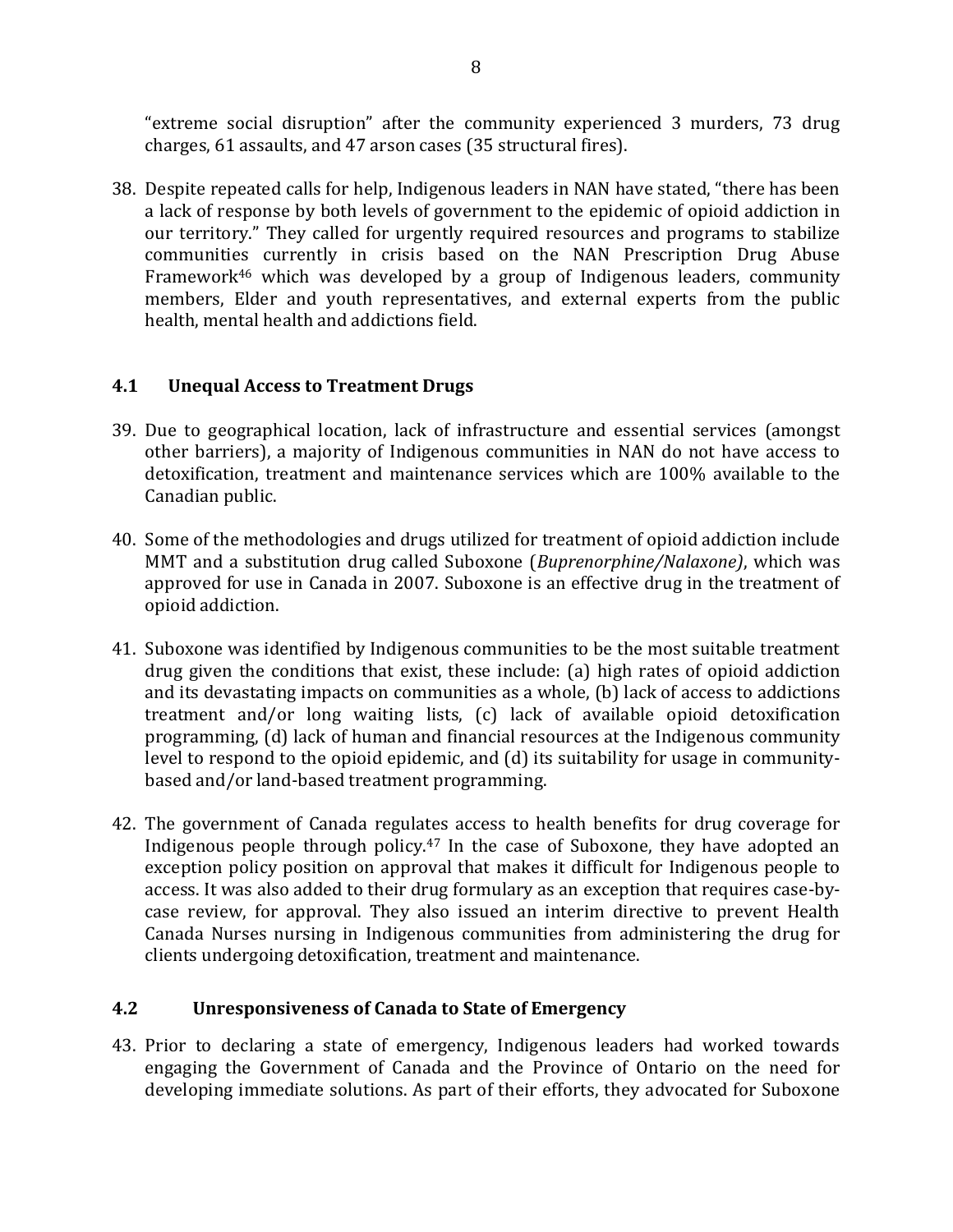criteria to include the unique considerations for northern remote communities (as indicated in 42 above). These efforts resulted in a disinterested government.

44. Indigenous leaders in NAN have been highly concerned with the lack of significance placed on this issue by the Government of Canada. On two occasions in 2011, the federal Minister responsible for health cancelled two meetings (July 26, 2011 and September 13, 2011).

## **4.3 Canadian Human Rights Commission Complaint**

45. As part of their efforts in declaring a state of emergency, Indigenous leaders in NAN have called for the submission of a human rights complaint against the government of Canada and Ontario for failing to provide resources, programs and services that are urgently required to deal with prescription drug abuse.<sup>48</sup> The decision made to do so was based on not having another alternative, given the disinterest in the Government of Canada to respond.

**In regard to the opioid addiction epidemic in NAN, it is recommended that Canada:**

- **Invoke a public welfare emergency, in addition to, and in support of, the state of emergency declared by Indigenous leaders in NAN**
- **Appoint a government of Canada liaison or federal Minister to immediately develop a and fund a strategy with NAN to** *stabilize* **Indigenous communities in crisis due to non-medical prescription opioid use**
- **Allocate resources to implement strategies contained in the NAN Prescription Drug Abuse Framework, 2011, including the NAN Prescription Drug Abuse Task Force**
- **Remove policy barriers in Health Canada's Non-Insured Health Benefits Program so that all Indigenous peoples have access to the drug Suboxone (***Buprenorphine/Nalaxone)* **for dextoxification, treatment and maintenance for NAN Indigenous peoples with an opioid addiction.**

## **V. INEQUALITY IN FIRST NATIONS POLICING - CANADA'S DISCRIMINATORY ACTIONS**

46. Indigenous communities in NAN face a lack of funding parity and inequality in policing services/standards compared to the rest of Canada. This harms service levels, provides inadequate protection and safety in communities, resulting in the threatening of lives. In some cases, it has lead to deaths.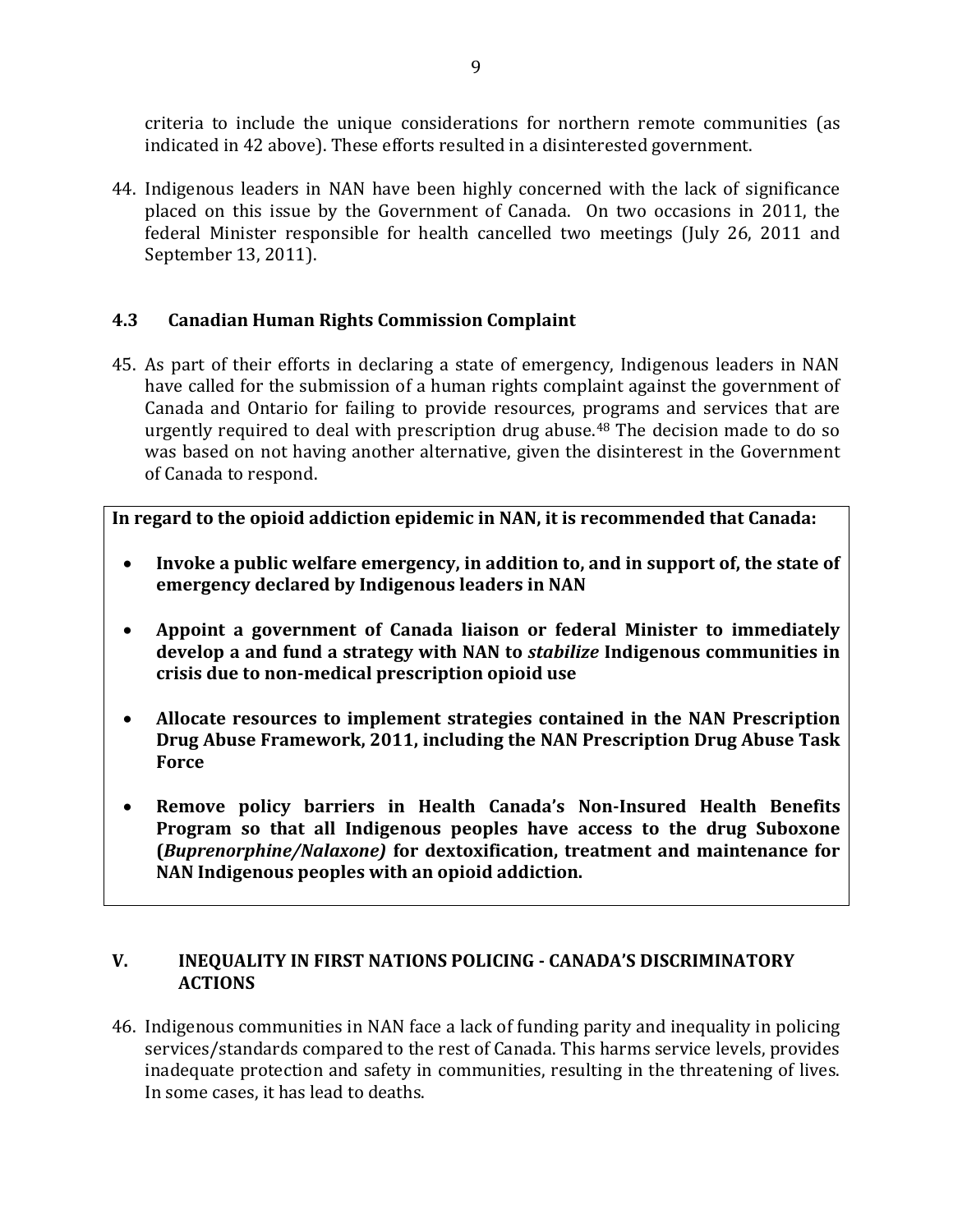- 47. In the 2007 Ipperwash Inquiry,<sup>49</sup> Honorable Sidney B. Linden stated that "First Nation police services are working with restricted budgets and substandard facilities, which frustrates their efforts to provide high quality police services."<sup>50</sup> He also stated, "there is no reason why residents of First Nations in Ontario should have lower-quality policing than non-Aboriginal Ontarians do."<sup>51</sup> The research conducted as part of this inquiry and evidence provided while it was being undertaken confirmed, "First Nation police services are working with restricted budgets and substandard facilities, which frustrates their efforts to provide high quality police services."<sup>52</sup>
- 48. The First Nations Policing Program conducted a Comprehensive review in 2010. During the consultation phase, key issues of common concern were identified across the country. Inadequate funding was the most prominent issue, as the lack of funding inevitably affects all aspects of service delivery to varying degrees. A second important agreement among the program users was that the FNPP should not merely be a government program but should instead have legislative status.53 Canada has failed to act upon this review. Since the inception of its police service, Nishnawbe Aski Nation Police Services has continually inquired about having a legislative base for its police service.

#### **5. 1 Inquiries into the Deaths of Indigenous Peoples While in Custody**

49. In 2009, a coroner's inquest was undertaken investigating the deaths of Ricardo Wesley and Jamie Goodwin who perished in a fire while they were locked in their cells in Kashechewan First Nation, an Indigenous community in NAN. The inquest tabled 80 recommendations.<sup>54</sup> Key contributing factors in these deaths were cited as being inadequate fire safety standards, inadequacy of resources, officer training and a need for infrastructure that meets provincial code requirements. The inquest jury also recommended that Canada provide sufficient funding to ensure equality in policing between First Nations and non-First Nations communities. The government of Canada was aware of this coroner's report but failed to act upon its recommendations.

#### **5.2 Canadian Human Rights Commission Complaint**

- 50. In 2007, an Indigenous organization within NAN called the Mushkegowuk Council<sup>55</sup> filed a complaint with the Canadian Human Rights Commission against the government of Canada about the inequality in policing between First Nations and non-First Nations communities. They argued that the inequality stems from Canada's lack of funding and support, and from fatal flaws in Canada's First Nations Policing Program ("FNPP"), and that Canada's actions amounted to systemic discrimination against First Nations people.
- 51. A preliminary report from the Canadian Human Rights Commission found that "the level of funding … leads to a shortage of police officers and services, difficult and unsafe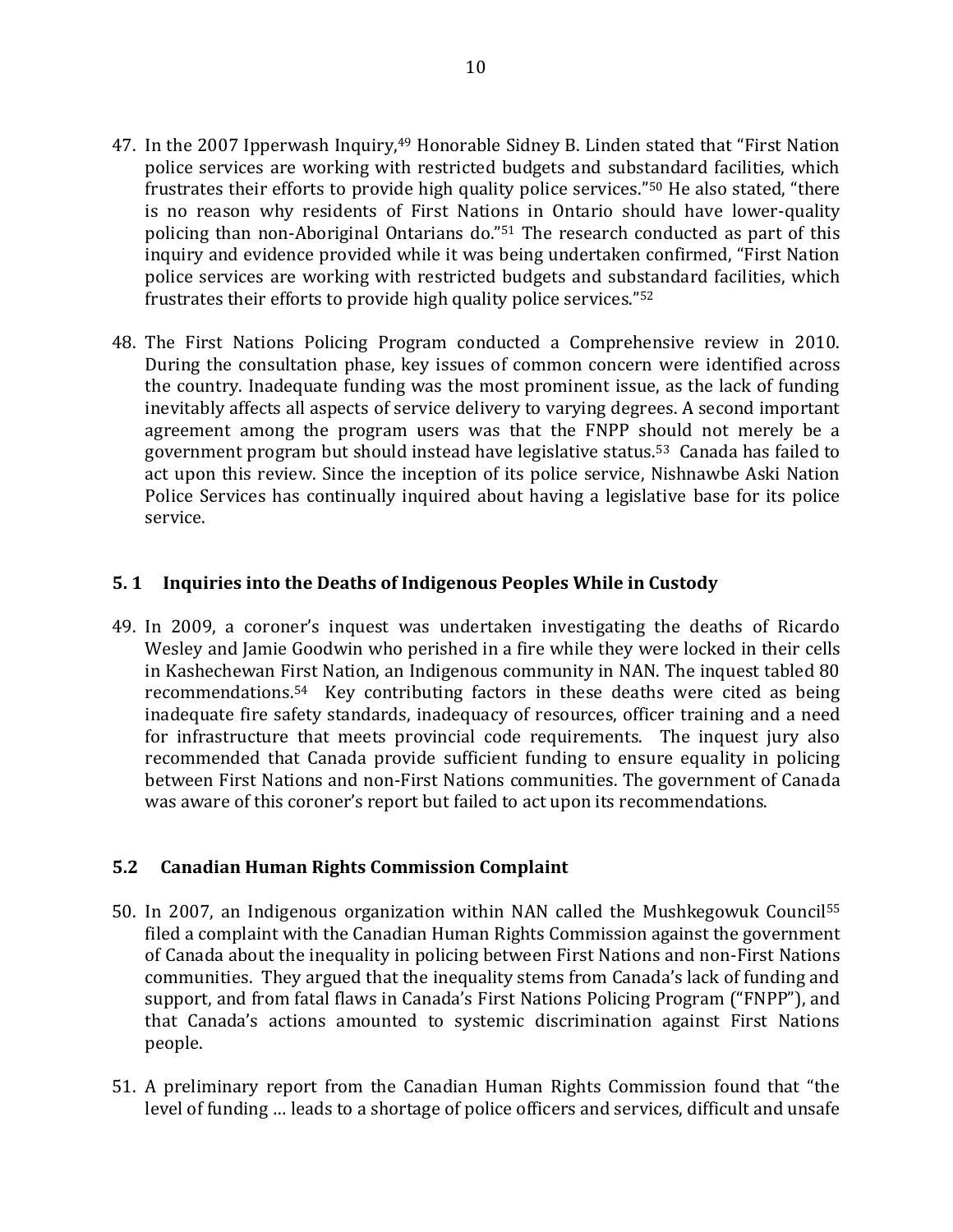working conditions for officers, and concerns about the safety and quality of the infrastructure." It also stated that the evidence "suggests that individuals living in [the Mushkegowuk communities] are disadvantaged as compared to other, non-First Nations communities in regard to the police services they are receiving."<sup>56</sup> Those findings were based on evidence gathered during the initial human rights investigation; the complaint is now proceeding to a full hearing at the Canadian Human Rights Tribunal.

## **5.3 Unresponsiveness to Call for Equality in Police Services**

- 52. In this above human rights complaint, rather than focusing on trying to improve First Nations policing, the government of Canada aggressively fought against the discrimination complaint, and openly defended its right to continue its discriminatory practices. In the Tribunal process, Canada is arguing that it is not legally required to ensure that First Nations policing is equal to non-First Nations policing. In other words, Canada is bluntly stating that services in First Nations communities *do not need to be equal* to services in non-First Nations communities. Many First Nations and human rights advocates are shocked and appalled by Canada's defiant position.
- 53. In 2003, the government of Canada self-admitted in a federal government assessment<sup>57</sup> that inadequate police facilities are a major concern in many Indigenous communities/First Nations stating "many of the First Nations police services demonstrably have the poorest quality policing facilities in Canada."

**In regard to the inequality in First Nations policing in NAN, it is recommended that Canada:**

- **Provide funding parity for First Nations policing**
- **Provide legislative status for First Nations policing so that the discriminatory practice of chronic underfunding could be addressed**

# **VI. SUMMARY OF RECOMMENDATIONS**

- 1. Re-balance the political and economic power between Indigenous peoples and the government as intended in Treaties No. 9 and 5.
- 2. Play a role in eliminating discriminatory ideology prevalent in the Canadian public with respect to the treaty fiduciary relationship.
- 3. Discontinue the dispossession of Indigenous peoples' land and share in the benefits derived from natural resources and extractive industries (i.e. royalties and taxes) so that Indigenous peoples will have the resources in which to build and maintain sustainable housing and infrastructure.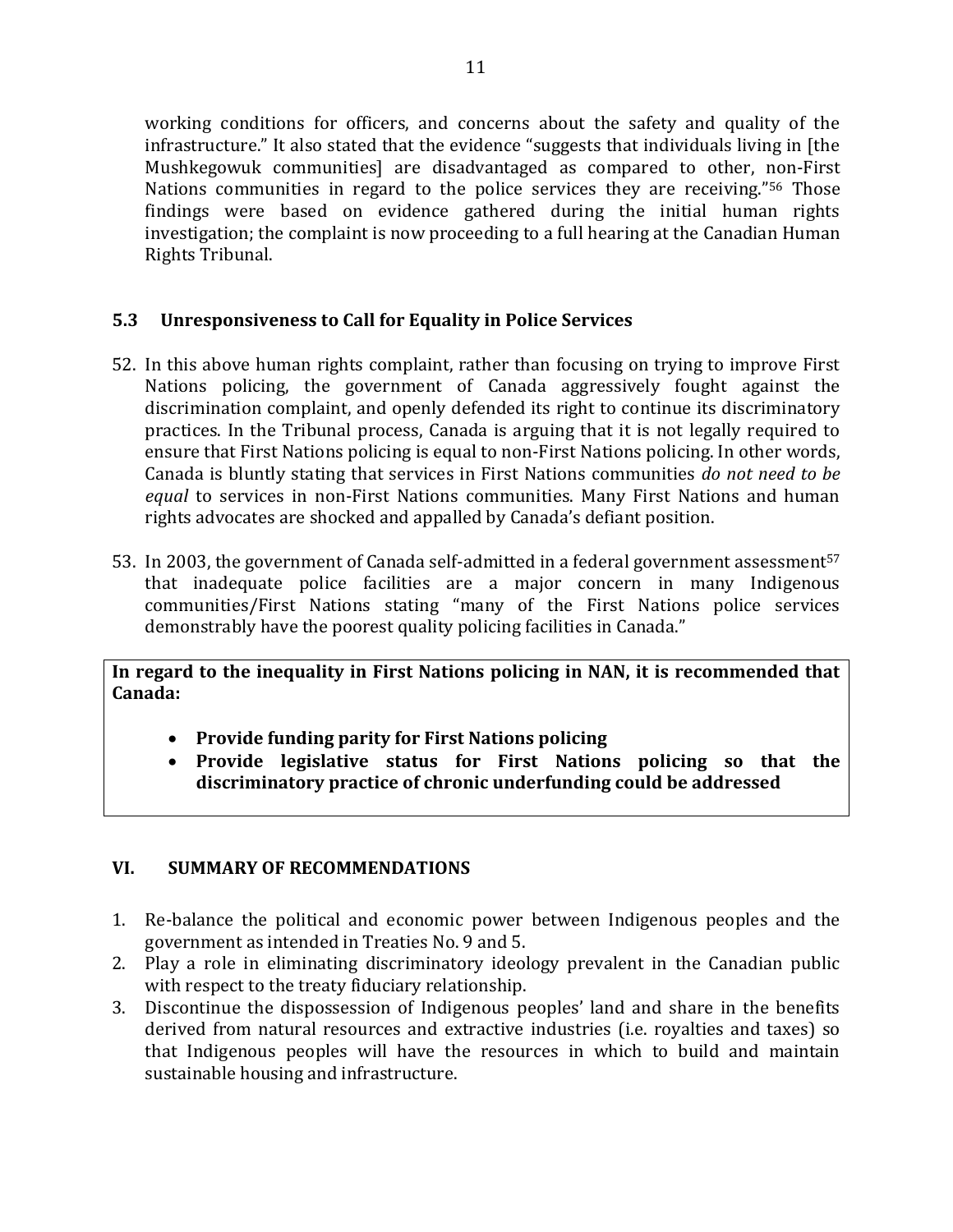- 4. Undertake a comprehensive review in partnership with Indigenous peoples of existing housing and infrastructure funding programs, to determine how its First Nations Indigenous peoples are able to access them and remove barriers where identified.
- 5. Discontinue denying the effects of colonization on Indigenous peoples.
- 6. Discontinue viewing colonization as a historical fact, but as a contemporary reality that is contributed to negative social determinants for Indigenous peoples.
- 7. In conjunction with Indigenous peoples, develop a strategy for de-colonization.
- 8. Address economic inequality and a share in the benefits derived from natural resources and extractive industries (i.e. royalties and taxes) so that Indigenous peoples will have the resources to address youth suicide, build healthy communities including infrastructure.
- 9. Amend funding formulas and provide required funding for education so that Indigenous children and youth receive the same learning as any other child in Canada.
- 10. In addition to the above, and as part of the de-colonization strategy, provide additional resources to take into account the effects of colonization on Indigenous children and youth.
- 11. Re-examine how mental health and other services are being provided and accessed by remote/fly-in Indigenous communities, and remove barriers where they exist.
- 12. Invoke a public welfare emergency, in addition to, and in support of, the state of emergency declared by Indigenous leaders in NAN on the non-medical prescription opioid epidemic in NAN.
- 13. Appoint a government of Canada liaison or federal Minister to immediately develop and fund a strategy with NAN to *stabilize* Indigenous communities in crisis due to nonmedical prescription opioid use.
- 14. Allocate resources to implement strategies contained in the NAN Prescription Drug Abuse Framework, 2011, including funding for the NAN Prescription Drug Abuse Task Force.
- 15. Remove policy barriers in Health Canada's Non-Insured Health Benefits Program so that all Indigenous peoples have access to the drug Suboxone. (*Buprenorphine/Nalaxone)* for detoxification, treatment and maintenance for NAN Indigenous peoples with an addiction.
- 16. Provide funding parity for First Nations policing.
- 17. Provide legislative status for First Nations policing so that the discriminatory practice of chronic underfunding could be addressed.

## **ENDNOTES**

 $\overline{a}$ 

<sup>1</sup> Nishnawbe Aski Nation is a political organization that represents 49 Indigenous nations who are located on First Nations (reservations) in Northern, Ontario in Canada's Treaties No. 9 and 5. Of the 49 Indigenous nations, approximately 35 (72%) are found north of the  $50^{\circ}$  parallel and are remote, being accessible only by air. Some of these communities are accessible through winter roads for 6-8 weeks a year. For more information, go to: [www.nan.on.ca.](http://www.nan.on.ca/) 

<sup>2</sup> Information on the Canadian Human Rights Commission can be obtained a: [http://www.chrc](http://www.chrc-ccdp.ca/default-eng.aspx)[ccdp.ca/default-eng.aspx](http://www.chrc-ccdp.ca/default-eng.aspx)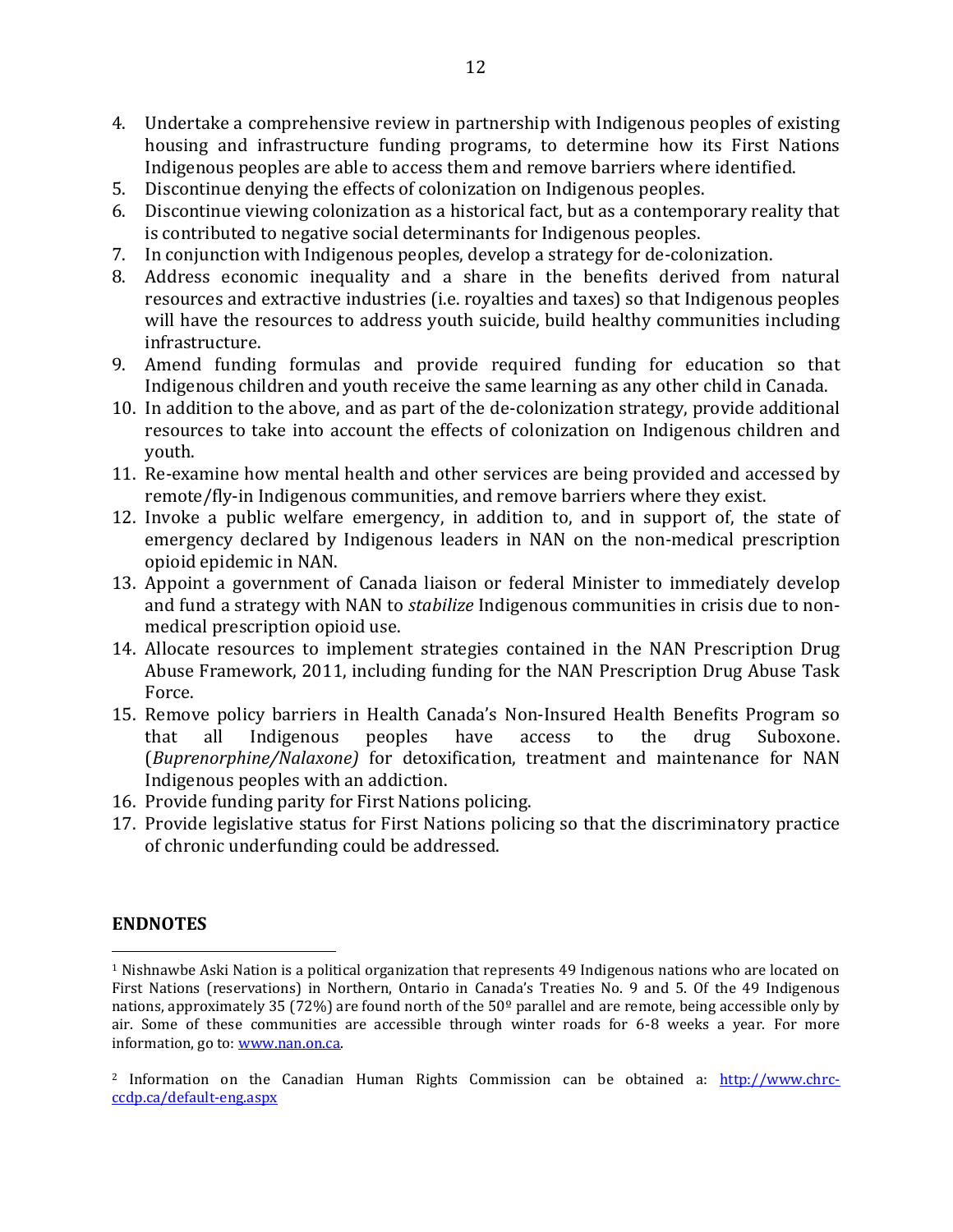<sup>3</sup> Committee on the Elimination of Racial Discrimination, "Consideration of Reports Submitted by States Parties under Article 9 of the Convention," UN Doc. CERD/C/CAN/CO/18 (25 May 2007).

<sup>4</sup> CERD concluding observation and recommendation 21 states: "*In light of article 5 (e) and of general recommendation no. 23 (1997) on the rights of indigenous peoples, the Committee urges the State party to allocate sufficient resources to remove the obstacles that prevent the enjoyment of economic, social and cultural rights by Aboriginal peoples. The Committee also once again requests the State party to provide information on limitations imposed on the use by Aboriginal people of their land, in its next periodic report, and that it fully implement the 1996 recommendations of the Royal Commission on Aboriginal Peoples without further delay."*

<sup>5</sup> Committee on the Elimination of Racial Discrimination, "Nineteenth and twentieth periodic reports of Sates parties due in 2009: Canada," UN Doc. CERD/C/CAN/19-20 (8 June 2011) ["Canada's 2011 Report"], para 1.

<sup>6</sup> Committee on the Elimination of Racial Discrimination, "Nineteenth and twentieth periodic reports of Sates parties due in 2009: Canada," UN Doc. CERD/C/CAN/19-20 (8 June 2011) ["Canada's 2011 Report"], para 1.

 $7$  On the occasion of the 10<sup>th</sup> Session of the United Nations Permanent Forum on Indigenous Issues (May 18, 2011), NAN met with Special Rapporteur James Anaya and provided him with a "Report on the Situation of Human Rights of Indigenous Peoples in Treaties No. 9 and 5 (Northern, Ontario, Canada)." This report measured four Canadian provincial statutes against the: (1) United Nations Declaration on the Rights of Indigenous Peoples, (2) Indigenous and Tribal Peoples Convention, (3) Charter of the United Nations, (4) Universal Declaration of Human Rights, (5) International Covenant on Civil and Political Rights, (6) International Covenant on Economic, Social and Cultural Rights, and lastly, the (7) ICERD. The report determined that the actions of the provincial government do are not in compliance with these international human rights instruments and laws.

<sup>8</sup> On the occasion of the Fourth Session, Geneva, regarding Agenda item 4: Study on Indigenous Peoples and right to participate in decision-making (11 – 15 July 2011).

<sup>9</sup> For information on a January 2012 plane crash due to inadequate airport services, go to: [http://www.cbc.ca/news/canada/thunder-bay/story/2012/01/19/tby-north-spirit-lake-crash-site](http://www.cbc.ca/news/canada/thunder-bay/story/2012/01/19/tby-north-spirit-lake-crash-site-visit.html)[visit.html.](http://www.cbc.ca/news/canada/thunder-bay/story/2012/01/19/tby-north-spirit-lake-crash-site-visit.html) For information on two children perishing in a house fire in 2011 due to inadequate fire protection services, go to: [http://www.tbnewswatch.com/news/184116/One-year-later.](http://www.tbnewswatch.com/news/184116/One-year-later)

<sup>10</sup> Article 25 of the Universal Declaration of Human Rights states:

 $\overline{a}$ 

*"Everyone has the right to a standard of living adequate for the health and well-being of himself and of his family, including food, clothing, housing and medical care and necessary social services, and the right to security in the event of unemployment, sickness, disability, widowhood, old age or other lack of livelihood in circumstances beyond his control."* 

<sup>11</sup> Heather Ross and Nishnawbe Aski Nation, "Infrastructure in the Nishnawbe Aski Nation First Nations: An Overview" (February 28, 2008).

<sup>12</sup> *Ibid.* The study confirmed that new housing construction rates meets only 1% of the need and does not take into account population growth. It also pointed out that the housing conditions within NAN in comparison to First Nations across Canada appear to be outside the norm.

13 *Ibid.* The study indicated that 29% of participating NAN First Nations lack water and sewer services. In addition, 60% of responding First Nations are or have been on boil water advisories. Water supply systems are at capacity in 64% of participating First Nations and 6% are unable to hook up new homes to the system. While water supply systems are being up-graded in the First Nation communities, 55% of participating First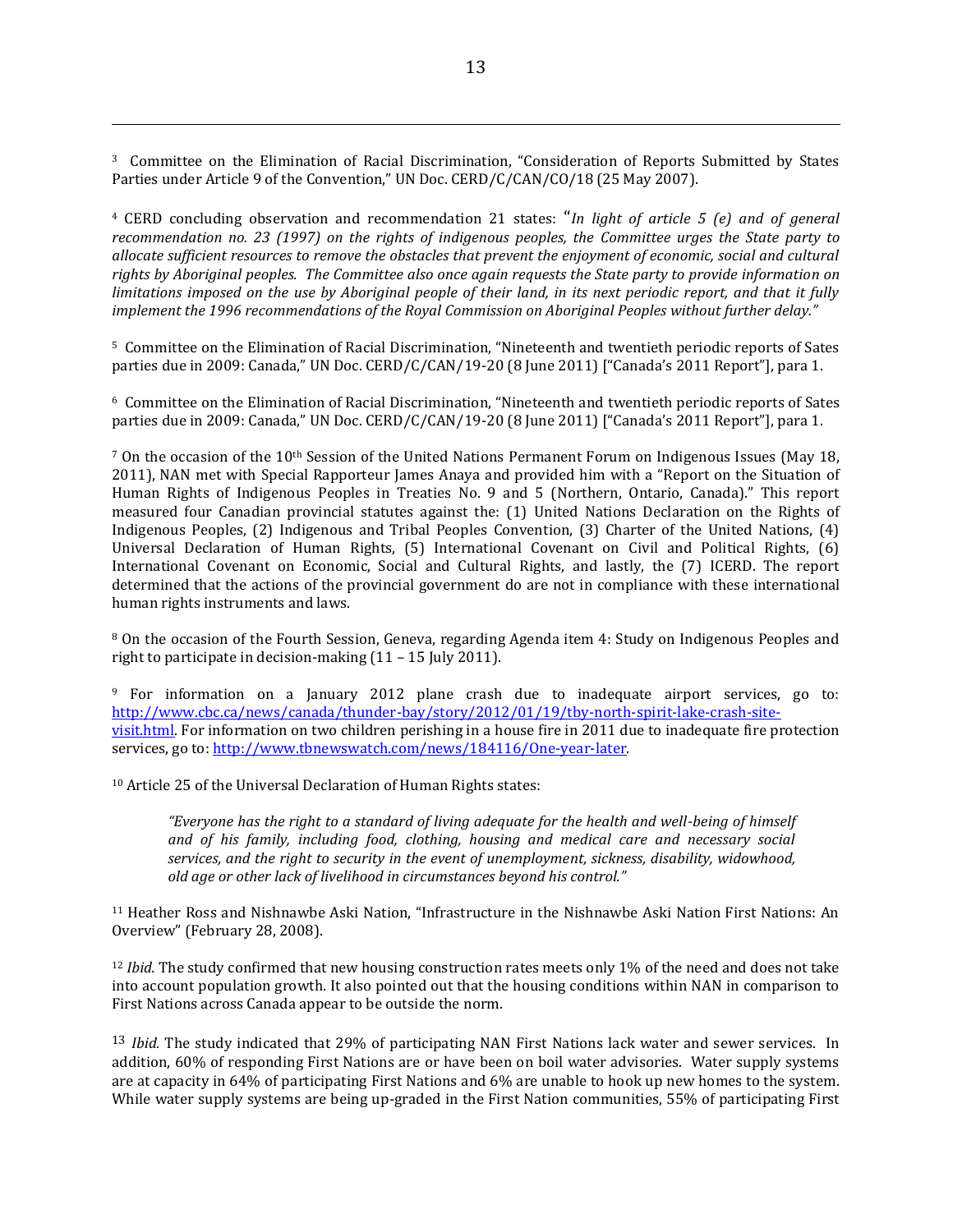Nations are in need of an up-grade for which there is no plan. Very few homes are on septic systems, most are connected to sewers. Twenty five percent of participating First Nations have recently had improvements to their sewer system, the remaining 75%, while needing an up-grade, are not scheduled.

<sup>14</sup> *Ibid.* The study revealed that the high cost of off-grid electricity has forced First Nations people in NAN to abandon electrical services entirely or to vastly limit their use of power. It also confirmed that in these offgrid areas, diesel power is used, costing each household 31.5cents/kwh., six times the cost of power from the grid and that of all the First Nations utilizing diesel generation, all are at capacity and requiring an up-grade (which many are delayed by 5 years).

<sup>15</sup> *Ibid.* Almost all NAN First Nations who participated in this study indicated that their land fill sites are at capacity and that plans to expand the sites, if they existed at all, were 3 to 5 years in the future.

<sup>16</sup> *Ibid*. All NAN First Nations who participated in this study noted that their roads, bridges, etc. are deteriorating and that the cost of repair is high.

<sup>17</sup> *Ibid.* The study confirmed that 60% of the participating NAN First Nations reported inadequate airports and airstrips, with no improvements scheduled. This has lead to the loss of lives happening as recently as January 11, 2012 (see link for news article: [http://tbnewswatch.com/news/national/183090/Relieved\)](http://tbnewswatch.com/news/national/183090/Relieved).

<sup>18</sup> *Ibid.* The study found that 87% of the participating First Nations indicated that their schools were over crowded. Respondents indicated that their schools have been closed in the past due to fuel spills, mould, and leaky roofs. In several First Nations, students are educated in portables. In one community even the portables are condemned. Of the participating First Nations who are/have been scheduled for a new school, the proposed construction has been delayed between 5 and 10 years.

<sup>19</sup> *Ibid.* The study found that of the 35 police detachments within NAN, only 1 meets national standards and that 15 are in need of immediate and priority repairs or replacement. In addition to this, police officers also face an issue with lack of community housing if they do not have home in the community from which they are policing.

<sup>20</sup>For highlights from the Royal Commission on Aboriginal Peoples (RCAP), go to: [http://www.aadnc](http://www.aadnc-aandc.gc.ca/eng/1100100014597)[aandc.gc.ca/eng/1100100014597.](http://www.aadnc-aandc.gc.ca/eng/1100100014597)

<sup>21</sup> RCAP 1996, (Vol. 1:1-3).

 $\overline{a}$ 

<sup>22</sup> Indigenous peoples are eligible to apply for housing and infrastructure funding assistance through government programs and services such as: Canada Mortgage and Housing Corporation, First Nations Market Housing Fund, Health Canada, Aboriginal Affairs and Northern Development Canada (formerly Indian and Northern Affairs Canada), and/or Canada's Economic Action Plan. Many barriers exist for accessing these funding programs such lack of ability to obtain loan guarantees, financial deficit positions of Indigenous communities, geographical location and inaccessibility tools/equipment, etc. for infrastructure projects.

<sup>23</sup> See the following links highlighting the housing and infrastructure crisis for Indigenous peoples in NAN which existed during the time of Canada's 19th and 20th Periodic Review:

- i) <http://www.youtube.com/watch?v=6abZ0LFT5CQ>
- ii) [http://netnewsledger.com/2011/11/23/three-weeks-since-state-of-emergency-was-declared](http://netnewsledger.com/2011/11/23/three-weeks-since-state-of-emergency-was-declared-charlie-angus/)[charlie-angus/](http://netnewsledger.com/2011/11/23/three-weeks-since-state-of-emergency-was-declared-charlie-angus/)
- iii) [http://rabble.ca/blogs/bloggers/making-waves/2011/11/international-aid-agency-steps-help](http://rabble.ca/blogs/bloggers/making-waves/2011/11/international-aid-agency-steps-help-community-canada)[community-canada](http://rabble.ca/blogs/bloggers/making-waves/2011/11/international-aid-agency-steps-help-community-canada)
- iv) <http://www.cbc.ca/news/canada/story/2011/11/30/attawapiskat-wednesday.html?cmp=rss>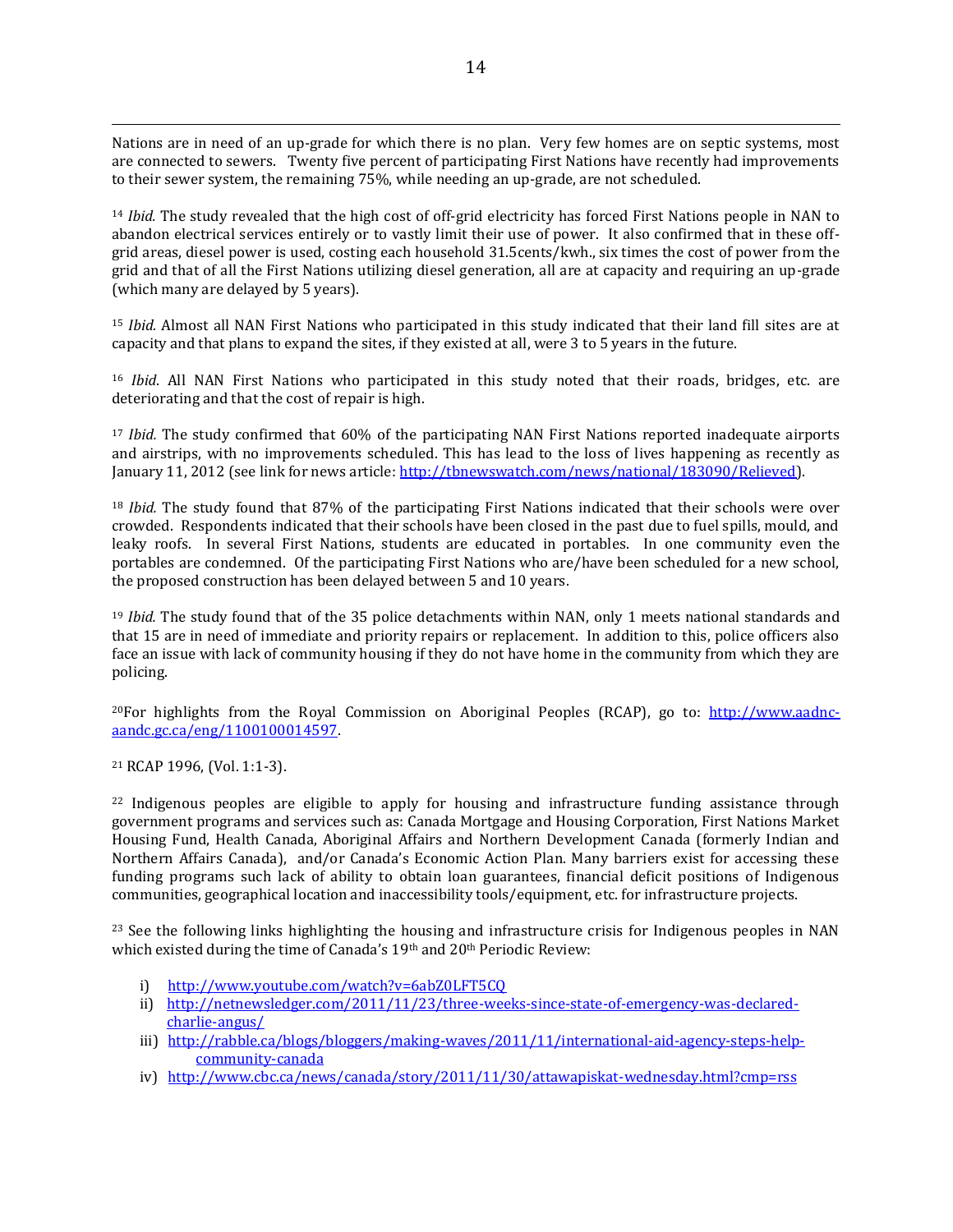- v) [http://aptn.ca/pages/news/2011/11/30/federal-officials-visited-attawapiskat-3-times-in-october](http://aptn.ca/pages/news/2011/11/30/federal-officials-visited-attawapiskat-3-times-in-october-triggered-no-red-flags-on-housing/)[triggered-no-red-flags-on-housing/](http://aptn.ca/pages/news/2011/11/30/federal-officials-visited-attawapiskat-3-times-in-october-triggered-no-red-flags-on-housing/)
- vi) <http://www.nan.on.ca/article/friday-december-2-2011-554.asp>

 $\overline{a}$ 

- vii) [http://www.cbc.ca/news/politics/story/2011/12/03/pol-attawapiskat-thehouse-strahl](http://www.cbc.ca/news/politics/story/2011/12/03/pol-attawapiskat-thehouse-strahl-fontaine.html)[fontaine.html](http://www.cbc.ca/news/politics/story/2011/12/03/pol-attawapiskat-thehouse-strahl-fontaine.html)
- viii[\)http://www.ctv.ca/CTVNews/TopStories/20111201/attawapiskat-funding-spending-government](http://www.ctv.ca/CTVNews/TopStories/20111201/attawapiskat-funding-spending-government-audit-111201/)[audit-111201/](http://www.ctv.ca/CTVNews/TopStories/20111201/attawapiskat-funding-spending-government-audit-111201/)
- ix) [http://www.canada.com/sports/Attawapiskat+chief+cool+offer+relocate+residents/5837049/story](http://www.canada.com/sports/Attawapiskat+chief+cool+offer+relocate+residents/5837049/story.html) [.html](http://www.canada.com/sports/Attawapiskat+chief+cool+offer+relocate+residents/5837049/story.html)

<sup>24</sup> The large government bureaucracy, formerly known as 'Indian and Northern Affairs Canada' was renamed 'Aboriginal Affairs and Northern Development Canada' (AANDC*)* on May 18, 2011. In August 2011, Indigenous leaders in NAN formally rejected this name change as they felt that it diminishes the legal rights and fiduciary obligations **to treaty peoples** and breaches Article 37 of the UNDRIP. AANDC has capped expenditure increases for Indigenous peoples in Canada at two percent a year since 1996.

<sup>25</sup> The *Indian Act* ("An Act respecting Indians"), R.S., 1951, c. I-5, is a Canadian statute that concerns registered Indians, their bands, and the system of Indian reserves. The Indian Act was enacted in 1876 by the Parliament of Canada under the provisions of Section 91(24) of the *Constitution Act,* 1867, which provides Canada's federal government exclusive authority to legislate in relation to "Indians and Lands Reserved for Indians."

<sup>26</sup> Office of the Auditor General of Canada. "Status Report of the Auditor General of Canada to the House of Commons. Chapter 5 – Management of Programs for First Nations" at para. 5.50 and 5.61 (May 2006).

<sup>27</sup> Office of the Auditor General of Canada. "Status Report of the Auditor General of Canada to the House of Commons . Chapter 4 – Programs for First Nations on Reserves" (2011).

<sup>28</sup> United Nations, "Special Rapporteur On Indigenous Peoples Issues Statement On The Attawapiskat First Nation In Canada, 20 December 2011," [http://www.unog.ch/80256EDD006B9C2E/\(httpNewsByYear\\_en\)/F2496F6E43E46883C125796C0033DCC](http://www.unog.ch/80256EDD006B9C2E/(httpNewsByYear_en)/F2496F6E43E46883C125796C0033DCC6?OpenDocument&cntxt=0D4FB&cookielang=en) [6?OpenDocument&cntxt=0D4FB&cookielang=en:](http://www.unog.ch/80256EDD006B9C2E/(httpNewsByYear_en)/F2496F6E43E46883C125796C0033DCC6?OpenDocument&cntxt=0D4FB&cookielang=en) "The social and economic situation of the Attawapiskat seems to represent the condition of many First Nation communities living on reserves throughout Canada, which is allegedly akin to third world conditions. Yet, this situation is not representative of non-Aboriginal communities in Canada, a country with overall human rights indicators scoring among the top of all countries of the world." [emphasis added]

<sup>29</sup> Kim Mackrael, "UN official blasts 'dire' conditions in Attawapiskat", *Globe and Mail* (20 December 2011), [http://www.theglobeandmail.com/news/politics/un-official-blasts-dire-conditions-in](http://www.theglobeandmail.com/news/politics/un-official-blasts-dire-conditions-in-attawapiskat/article2278146/)[attawapiskat/article2278146/.](http://www.theglobeandmail.com/news/politics/un-official-blasts-dire-conditions-in-attawapiskat/article2278146/) :

A spokeswoman for Aboriginal Affairs Minister John Duncan quickly fired back, characterizing the special rapporteur's missive as an attention-grabbing stunt.

"Anyone who reads the letter will see it lacks credibility," Michelle Yao wrote in an e-mail to The Globe and Mail. "Our government is focused on the needs of the residents of Attawapiskat - not publicity stunts." [emphasis added]

<sup>30</sup> These two Indigenous communities are in the NAN territory and include Pikangikum First Nation (at: [http://www.ifna.ca/article/pikangikum-116.asp\)](http://www.ifna.ca/article/pikangikum-116.asp) and Attawapiskat First Nation (at: [http://www.attawapiskat.org/\)](http://www.attawapiskat.org/).

<sup>31</sup> TPM is a government of Canada "high-level" funding intervention policy that involves a third-party being appointed by the crown to administer funding otherwise payable to an Indigenous community and to execute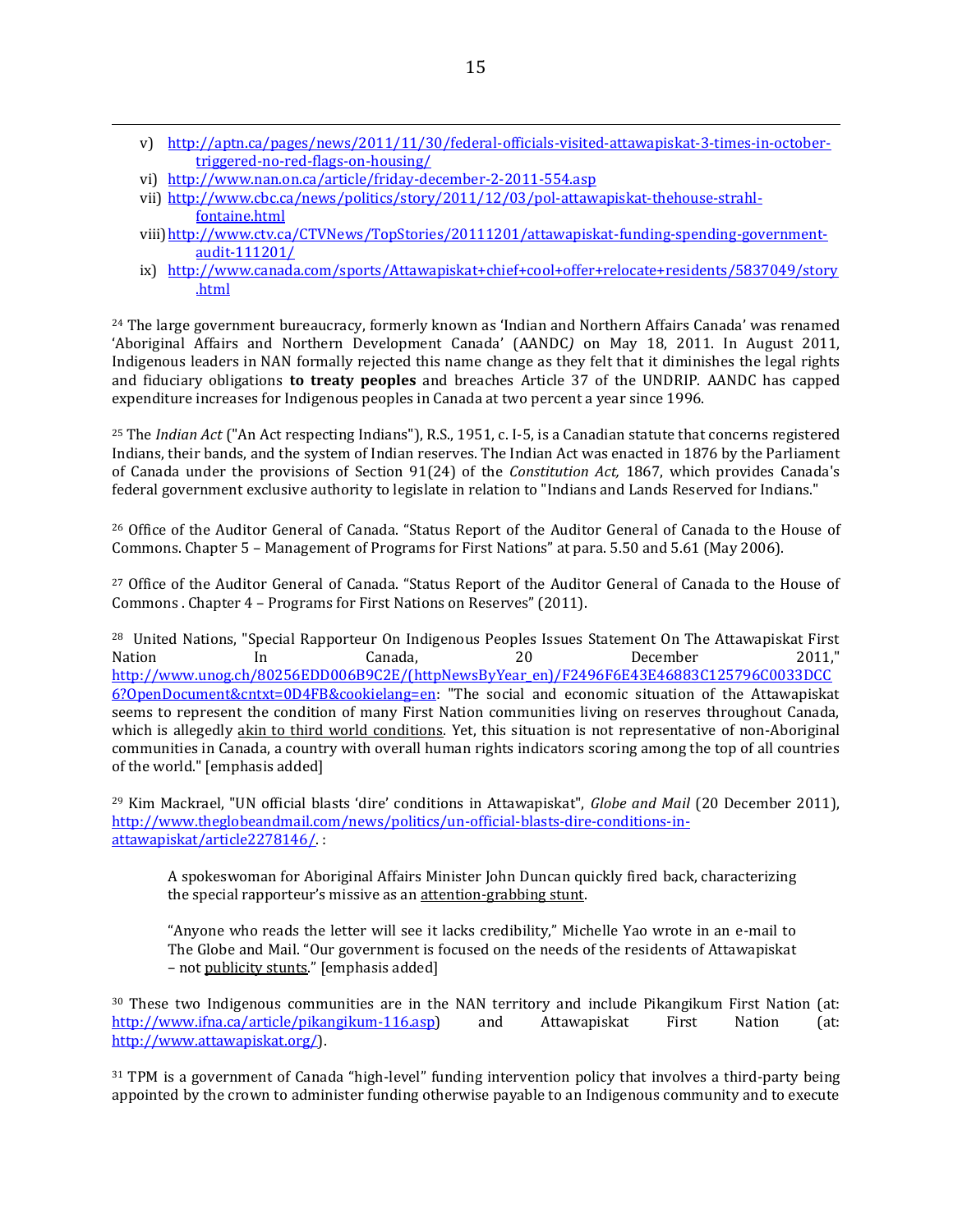funding arrangement obligations provided to them. For a news article on the imposition of TPM, go to: [http://www.guardian.co.uk/commentisfree/2011/dec/11/canada-third-world-first-nation-attawapiskat.](http://www.guardian.co.uk/commentisfree/2011/dec/11/canada-third-world-first-nation-attawapiskat)

<sup>32</sup> For the Ontario Superior Court of Justice ruling on *Pikangikum First Nation vs. Robert Nault & the Attorney General of Canada*, see[: http://www.canlii.com/en/on/onsc/doc/2010/2010onsc5122/2010onsc5122.html.](http://www.canlii.com/en/on/onsc/doc/2010/2010onsc5122/2010onsc5122.html)

<sup>33</sup> See the public comments posted at the end of this news article for an example of racially discriminatory public Canadian opinion against Indigenous peoples: [http://www.ctv.ca/CTVNews/TopStories/20111129/short-term-solutions-attawapiskat-111129/.](http://www.ctv.ca/CTVNews/TopStories/20111129/short-term-solutions-attawapiskat-111129/) 

<sup>34</sup> NAN Health Policy and Planning Department and NAN Health Advisory Group, "State of Health Report for the Nishnawbe Aski Nation Territory" (March 2011).

<sup>35</sup> Nishnawbe Aski Nation, "Draft NAN Submission on Education" (January 4, 2011).

 $\overline{a}$ 

<sup>36</sup> In the "Report The Office of the Chief Coroner's Death Review of the Youth Suicides at the Pikangikum First Nation: 2006 – 2008," commissioned by the Ontario Ministry of Community Safety and Correctional Services, the Ontario Coroner recommended that Canada "should provide funding at a level comparable to that provided to other children and youth being educated in the province of Ontario" (Recommendation 71 at: [http://www.mcscs.jus.gov.on.ca/english/DeathInvestigations/office\\_coroner/PublicationsandReports/Pikan](http://www.mcscs.jus.gov.on.ca/english/DeathInvestigations/office_coroner/PublicationsandReports/Pikangikum/PartIConsolidatedRecommendations/PIK_partI.html) [gikum/PartIConsolidatedRecommendations/PIK\\_partI.html\)](http://www.mcscs.jus.gov.on.ca/english/DeathInvestigations/office_coroner/PublicationsandReports/Pikangikum/PartIConsolidatedRecommendations/PIK_partI.html).

<sup>37</sup> See news article "Seven native teens dead or missing while away at school" at: <http://www.parentcentral.ca/parent/article/987930>.

<sup>38</sup> "Coroner's Inquest into the death of Selena Sakanee (November/December 1999)" and "Death Review of the Youth Suicides at the Pikangikum First Nation (June 2011, for the period covering 2006 – 2008)" at: [http://www.mcscs.jus.gov.on.ca/stellent/groups/public/@mcscs/@www/@com/documents/webasset/ec0](http://www.mcscs.jus.gov.on.ca/stellent/groups/public/@mcscs/@www/@com/documents/webasset/ec093490.pdf) [93490.pdf.](http://www.mcscs.jus.gov.on.ca/stellent/groups/public/@mcscs/@www/@com/documents/webasset/ec093490.pdf) 

<sup>39</sup> Ontario Ministry of Community Safety and Correctional Services, "Death Review of the Youth Suicides at the Pikangikum First Nation from 2006 – 2008," also available at the above link (June 2011).

<sup>40</sup> Social determinants and Indigenous health: The International experience and its policy implications. Report on the International Symposium on Social Determinants of Indigenous Health Adelaide, 29-30 April 2007 for the Commission on the Social Determinants of Health (CSDH), p. 5.

<sup>41</sup> For media statements of Prime Minister Harper on Canada not having a history of colonialism: [http://www.reuters.com/article/2009/09/26/columns-us-g20-canada](http://www.reuters.com/article/2009/09/26/columns-us-g20-canada-advantagesidUSTRE58P05Z20090926)[advantagesidUSTRE58P05Z20090926](http://www.reuters.com/article/2009/09/26/columns-us-g20-canada-advantagesidUSTRE58P05Z20090926)

<sup>42</sup> Wardman, D. and N. Khan. Antidepressant medication use among First Nations peoples residing within British Columbia. *American Indian and Alaska Native Mental Health Research*. 11(3), p. 43-48 (2004).

<sup>43</sup> The rapidly rising prevalence of non-medical prescription opioid use in Indigenous communities in NAN has been corroborated by the following observations:

i) The number of babies born in the hospital that has a large number of patients from Indigenous communities in NAN have reported that that babies who have been exposed before birth to opiate drugs has doubled from 2009 to 2010; from 8.6% to 17.2%. Of these, 66% had mothers who were using opioid drugs daily.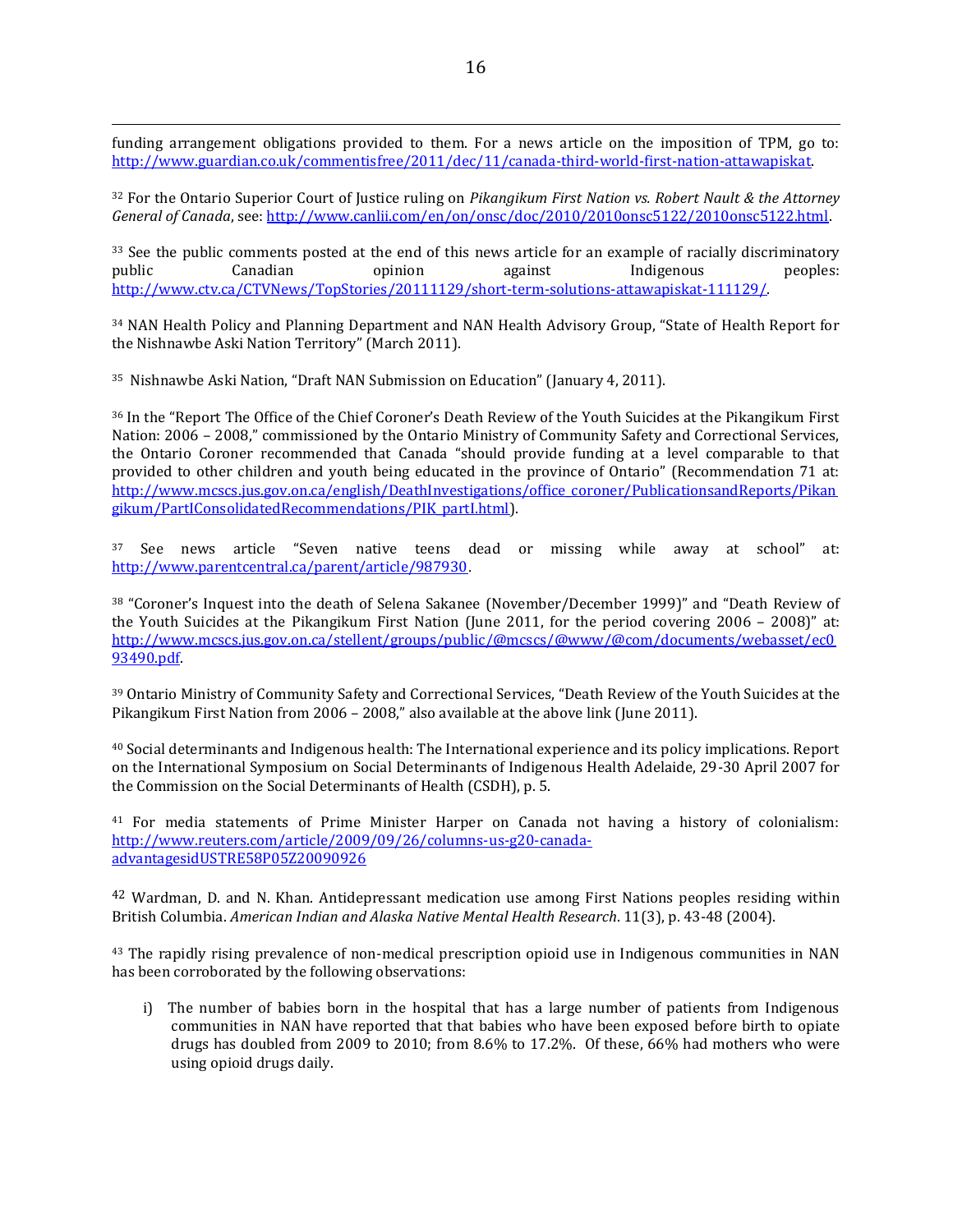- ii) This same hospital has reported that 1 in 5 babies (nearly 20%) have been exposed to opioids like drug OxyContin and the number of babies experiencing withdrawal doubled from 2009 to 2010; they report that this trend continues to increase.
- iii) They also report that the Hepatitis C rate has increased four-fold between 2009 and 2010 and the youth population has the highest infection rate as many are injecting the ultra-addictive drug OxyContin, the also increases potential for HIV infection.
- iv) A municipal district highly populated by Indigenous peoples from NAN has been reported as having the highest prescription rate and the second highest opioid-related death rate in Ontario based on data reviewed from 2004 to 2006 (Gomes. ICES. 2011).
- v) In comparison to municipal districts, this same municipal district Crime Severity Index is high at 268.9 in comparison to other areas (i.e. Timmins, Ontario - 116; Cornwall, Ontario - 112.3; St. Thomas, Ontario – 74.3; and, Stratford, Ontario – 68.9).
- vi) In a session for public health strategy on mental health and addictions that took place in March 2011, a drug unit providing police services in Indigenous communities in NAN have reported a steady rise in policing services – 13,437 calls in 2005 to 20,325 calls in 2010, most likely linked with increased OxyContin use. They reported that in 2010, 8,500 tablets of OxyCodene worth an estimated \$3.4 million were confiscated.
- vii)A high school exclusively providing education services to Indigenous youth from NAN reported a 42.3% opioid addiction rate requiring them to implement a pilot project for opiate detoxification called Physician Office-Based Clinical Withdrawal. This project uses the substitution drug Suboxone and is unfunded for professional fees (for physician and nurse practitioners).
- viii)A child welfare agency providing services to Indigenous families in NAN have reported prescription drug abuse as one of the most serious issues affecting our children and families, with increased child apprehensions reported due to the high opioid addiction rates.
- ix) One remote Indigenous community in NAN First Nation reported an estimated 150-200 injection drug users, with the total on-reserve population of approximately 600.
- x) In one intake of Indigenous peoples entering a community-based Suboxone detoxification/treatment program in a remote/fly-in Indigenous community, the injection rate was 92%.

<sup>44</sup> See Thunderstone Pictures, "The Life You Want: A Young Woman's Struggle Through Addiction," for a documentary illustrating the epidemic at:<http://vimeo.com/31881132> (34 minutes, HD, 2011).

<sup>45</sup> Nishnawbe Aski Nation Chiefs Resolution 11-59, "Prescription Drug Abuse State of Emergency" (November 24, 2011).

<sup>46</sup> The *NAN Prescription Drug Abuse Framework* includes four components: (a) treatment and detoxification, (b) security and policing, (c) prevention and, (d) creating healthy communities by working on the root causes of abuse and addiction.

<sup>47</sup> In Canada, Provinces and territories are responsible for delivering health care services, guided by the provisions of the Canada Health Act. Health care services include insured hospital care and primary health care, such as physicians and other health professional services. Like any other resident, First Nations people and Inuit access these insured services through provincial and territorial governments.

However, there are a number of health-related goods and services that are not insured by provinces and territories or other private insurance plans. To support First Nations people and Inuit in reaching an overall health status that is comparable with other Canadians, Health Canada's Non-Insured Health Benefits (NIHB) Program provides coverage for a limited range of these goods and services when they are not insured elsewhere.

NIHB program is Health Canada's national, medically necessary health benefit program that provides coverage for benefit claims for a specified range of drugs, dental care, vision care, medical supplies and

 $\overline{a}$